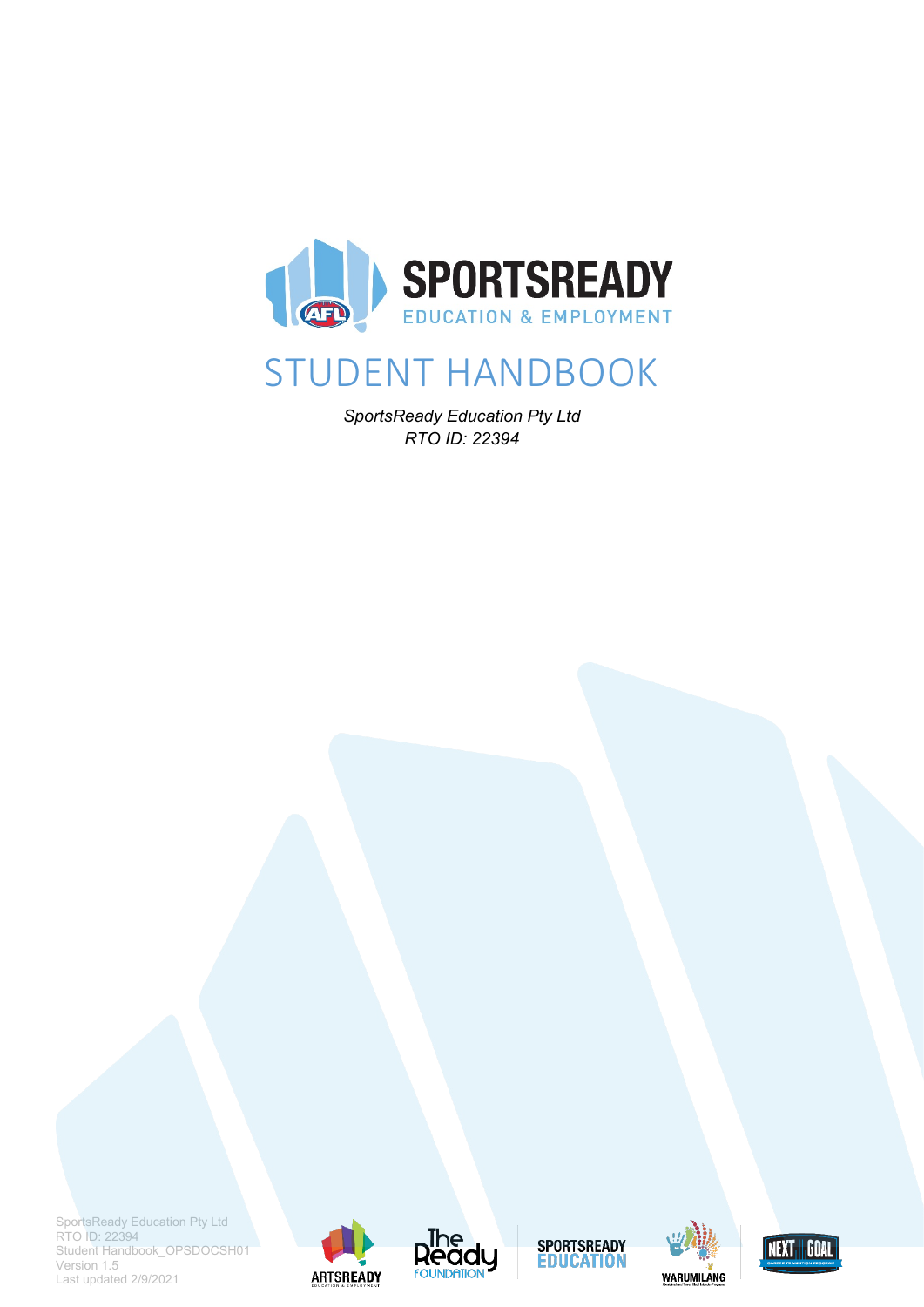# CONTENTS

| SportsReady Education Pty Ltd<br>the contract of the contract of the contract of the contract of the contract of the contract of the contract of |  |
|--------------------------------------------------------------------------------------------------------------------------------------------------|--|







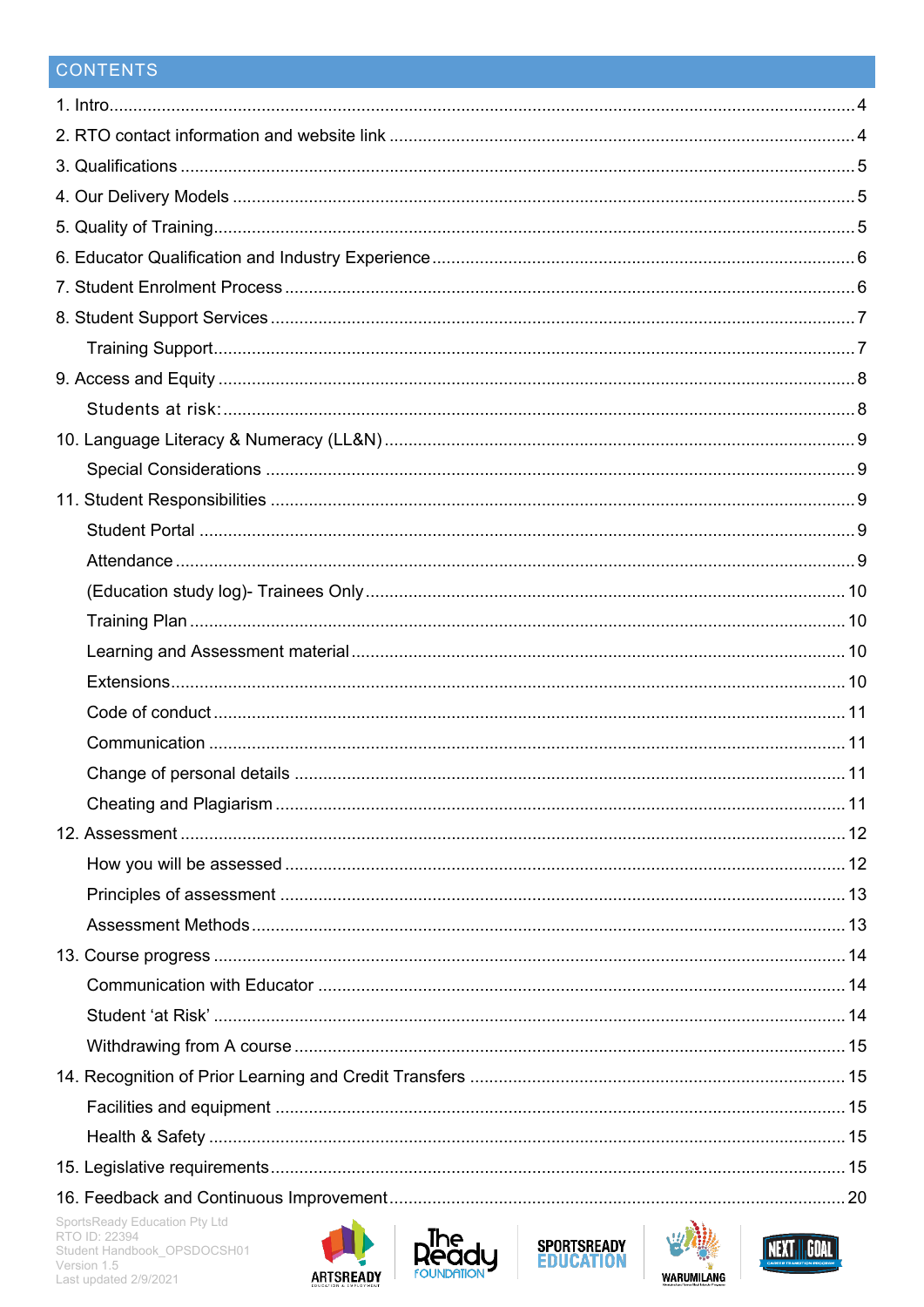







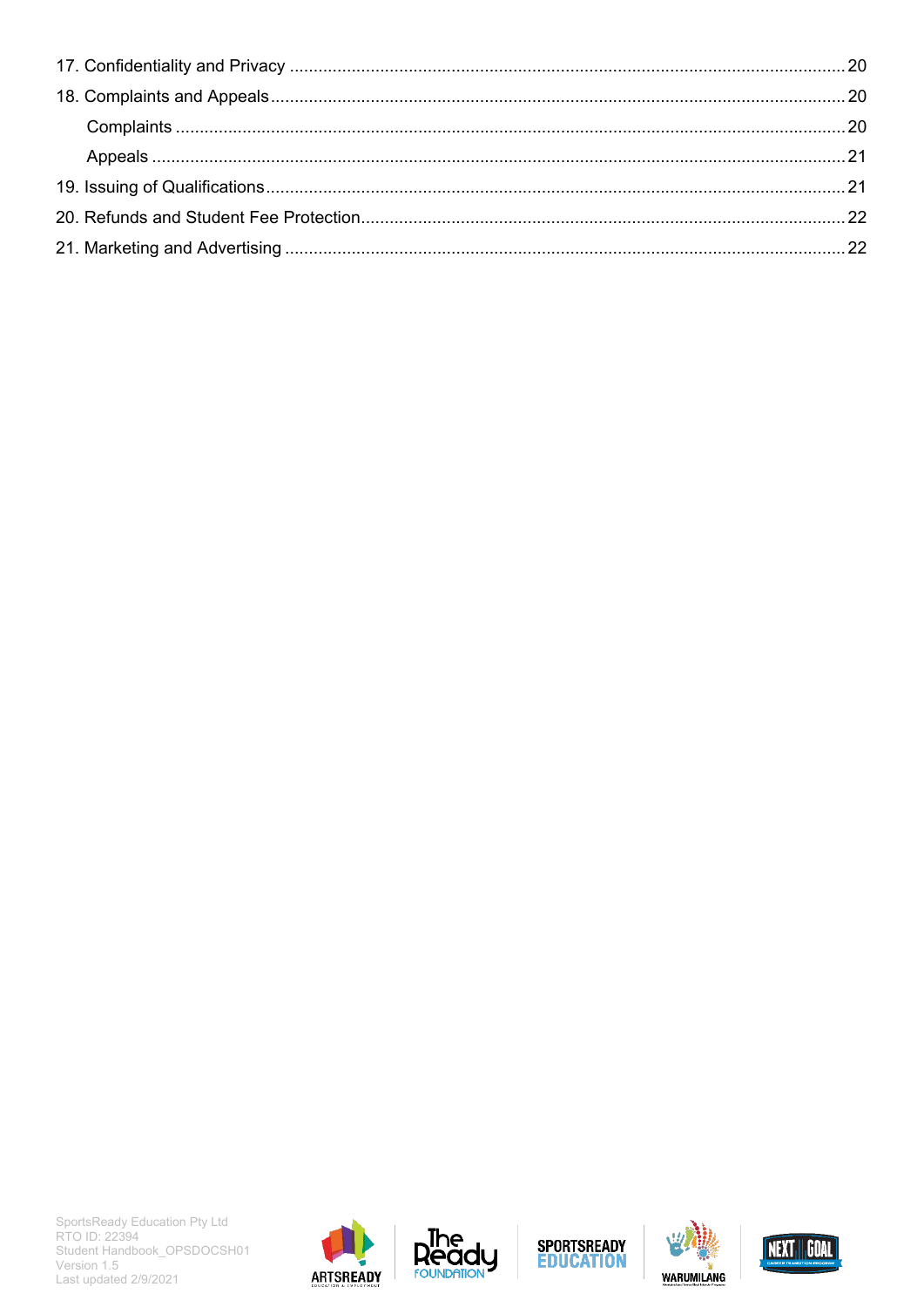#### <span id="page-3-0"></span>1. INTRO

#### Dear Student,

Welcome to SportsReady Education and thank you for undertaking a qualification with us.

SportsReady Education was established in 2011 as a national Registered Training Organisation helping young Australians develop careers through traineeships and other educational opportunities.

We provide a range of qualifications within the Sport and Recreation, Finance and Business, Fitness and Education Support areas and have had over 6000 students study with us. Our team are dedicated to providing students with high quality education options from certificate through to diploma level, and also to provide potential pathways to go on to further education through our university partners. SportsReady Education have articulation agreements in each state with our partner Universities – La Trobe, University of Canberra, University of Technology Sydney, Griffith University, Flinders University, University of Tasmania and Curtin University.

Here at SportsReady Education we strive to provide students with an engaging, positive and flexible learning experience. All of our Educators are highly qualified professionals with up to date industry experience. Additionally, our administration team is available to assist you if you have any questions about your qualification.

Please carefully read this student handbook as it provides important information relevant to your time with SportsReady Education, including our responsibilities as your training provider and your responsibilities as a student, working together we can ensure that your learning experience is the best it can be.

Again, welcome and good luck with your qualification.

James Montgomery Chief Executive Officer SportsReady Education RTO ID: 22394



# <span id="page-3-1"></span>2. RTO CONTACT INFORMATION AND WEBSITE LINK

CONTACT INFORMATION

AFL SportsReady Phone: 03 8413 3501 or 03 8532 7200????

#### STUDENT ADMINISTRATION TEAM

Phone: 03 8413 3528 Email address: [education@aflsportsready.com.au](mailto:education@aflsportsready.com.au)

AFL SPORTSREADY WEBSITE

URL:<https://www.aflsportsready.com.au/>









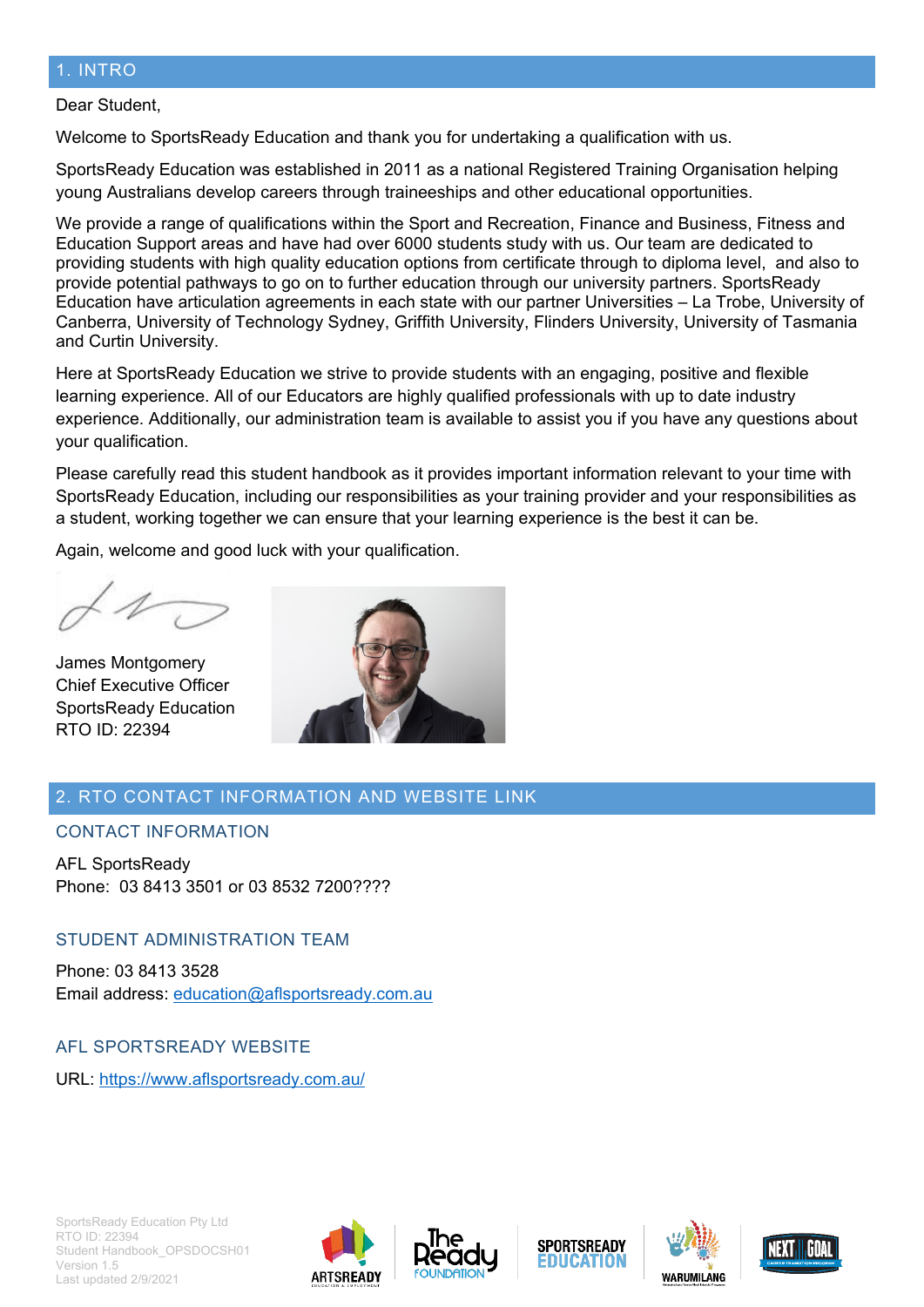# <span id="page-4-0"></span>3. QUALIFICATIONS

SportsReady Education is a leading education provider of sport and business education, and forms part of AFL SportsReady. Our focus is to create quality employment and education training programs, which will in turn create great careers.

All of our courses provide the skills and knowledge that is required to gain roles in the appropriate fields

| <b>Qualification Code:</b> | <b>Qualification Name:</b>              |
|----------------------------|-----------------------------------------|
| <b>BSB20115</b>            | <b>Certificate II in Business</b>       |
| <b>BSB30115</b>            | Certificate III in Business             |
| <b>BSB40115</b>            | Certificate IV in Business              |
| <b>SIS30115</b>            | Certificate III in Sport and Recreation |
| <b>SIS40115</b>            | Certificate IV in Sport and Recreation  |
| SIS40419                   | Certificate IV in Sport Development     |
| <b>BSB50215</b>            | Diploma of Business                     |
| <b>BSB51918</b>            | Diploma of Leadership and Management    |

SportsReady Education has consistent meaningful and ongoing consultation with employers, trainee/student and host employer (if applicable) in regards to development, delivery, training schedules and feedback. This leads to attaining competencies within the relevant qualification for the trainee or student.

### <span id="page-4-1"></span>4. OUR DELIVERY MODELS

SportsReady Education delivers the qualifications above using a range of models, including:

- Face to face workshops
- Remote workshops via video conference
- Site visits at the workplace (trainees only)

#### <span id="page-4-2"></span>5. QUALITY OF TRAINING

SportsReady Education takes training and education seriously. We ensure:

- Each trainee, student and host employer has a designated contact person (or people) within the company to support successful completion of traineeships and qualifications.
- Positive working relationships, through being open, honest and respectful at all times.
- A range of contact options (telephone, email, and video conference) and will respond quickly and accurately to queries and contact.
- Our staff hold suitable qualifications, such as Certificate IV in Training and Assessment for Educators, and have relevant industry experience and currency. Learning and development is supported for all staff.
- That contracts and terms of business are clear, concise and honoured in full, unless terminated or modified by mutual consent
- We monitor service delivery outcomes, and work to improve our service offerings where needed. We will also review trends across the market to ensure our services are contemporary, relevant and effective.
- We seek advice and feedback from past participants, stakeholders and industry regarding their experiences, advice and training needs.







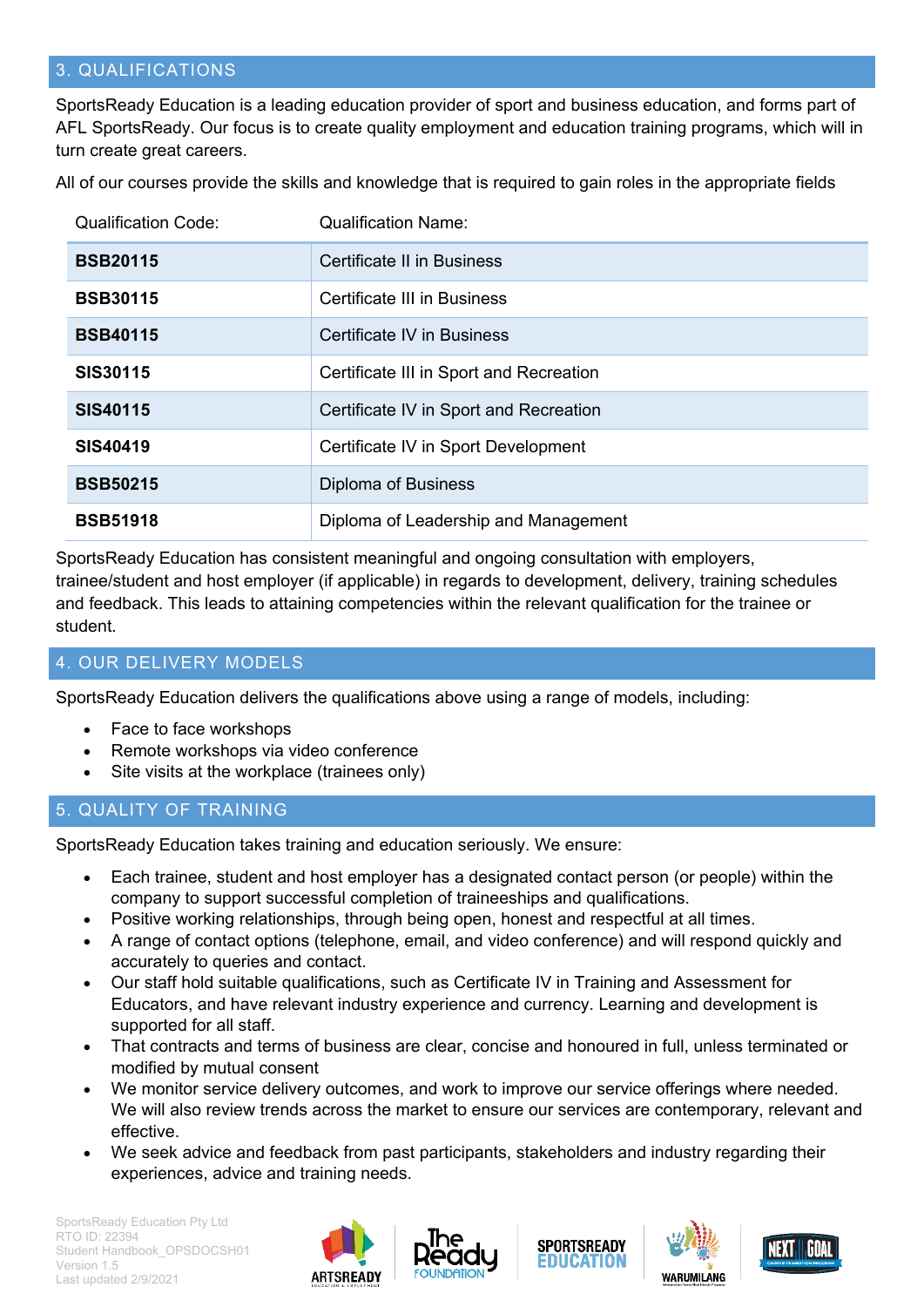### <span id="page-5-0"></span>6. EDUCATOR QUALIFICATION AND INDUSTRY EXPERIENCE

<span id="page-5-1"></span>7. STUDENT ENROLMENT PROCESS

SportsReady Education takes training and education seriously. We ensure that all Educators are sufficiently qualified, hold sufficient industry experience and have a current working with children's or current police check at all times within employment with our organisation.

#### DIRECT STUDENT ENROLMENT PROCESS TRAINEE ENROLMENT PROCESS Trainee in inducted and completes all enrolment paperwork Paperwork is given to the Student Administration Team Student Administraton team does weekly state system checks to see if student have become active on the state system Once student is active on the state system, the Student Administration team will enrol the student into our student management system Once the student is enroled, Student Adminsitraton will notify the Educator of the new trainee Student fills out a course enquiry on our website Student Administration Team responds to students enquiry via phone or email Student is inducted and completes all enrolment paperwork. Administration team enrols student into qualification in the student management system. Student makes the initail payment for the qualification Student administration team notifies Educator of the new student, and the Educator contacts the student to commence training









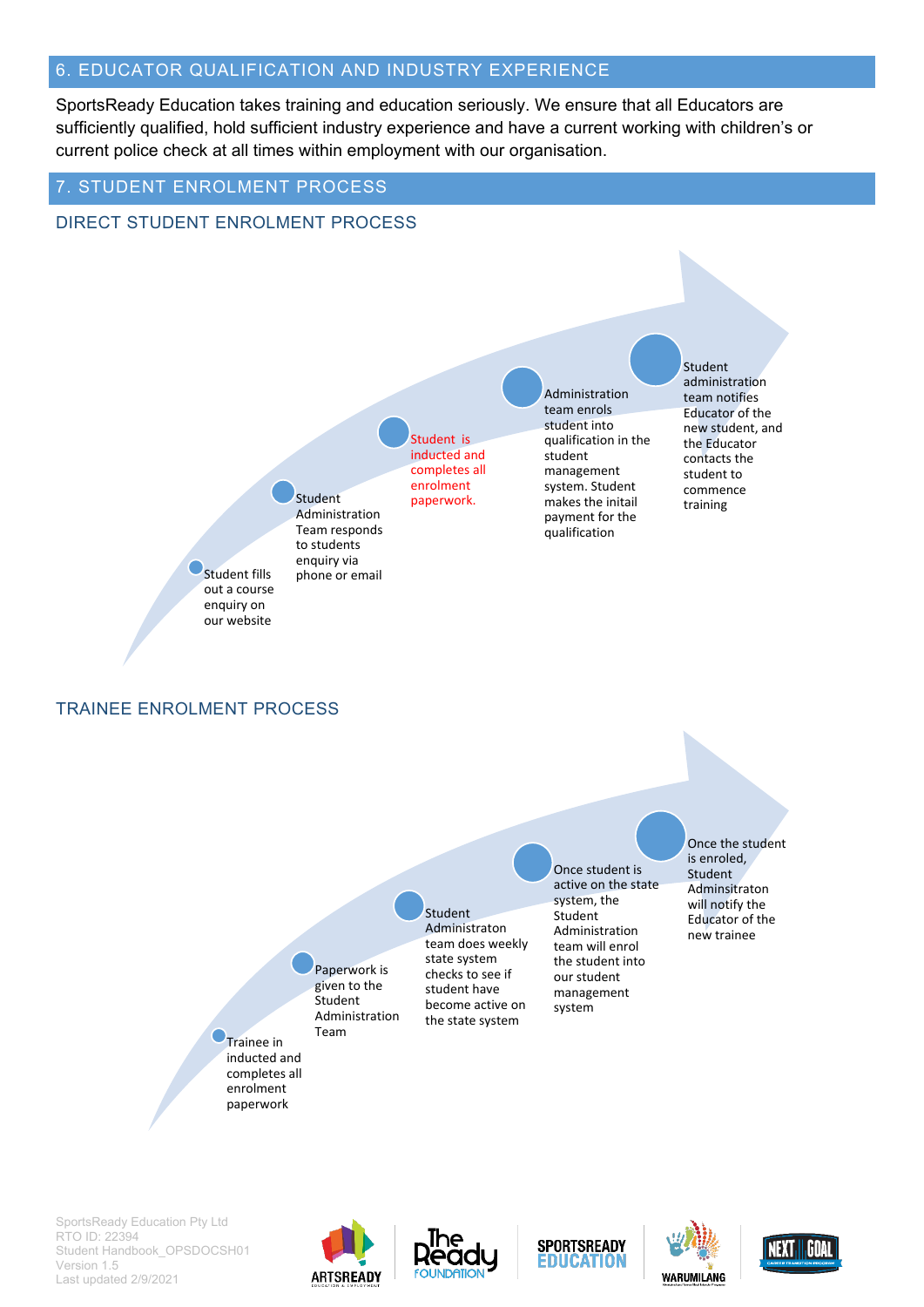#### **Student forms**

| <b>Student Enrolment</b><br>Form                       | The Student enrolment form consist of questions that have been designed to<br>ensure that the data collected at enrolment are consistent and standard across<br>the board.<br>SportsReady Education uses the enrolment form to gather your personal<br>information to enter into their student management system. It is extremely<br>important that all sections of the enrolment form are fully completed with the<br>correct information.                                                                                                                                                                |
|--------------------------------------------------------|------------------------------------------------------------------------------------------------------------------------------------------------------------------------------------------------------------------------------------------------------------------------------------------------------------------------------------------------------------------------------------------------------------------------------------------------------------------------------------------------------------------------------------------------------------------------------------------------------------|
| <b>Pre Training Review</b>                             | The Pre-training review gathers information about existing educational and<br>vocational attainment, it demonstrates capabilities, career aspirations and<br>educational pathways.<br>The pre-training review is an opportunity for the student/trainee to explore the<br>course content and ensure the necessary information to make an informed<br>decision about whether the course is suitable.<br>SportsReady Education will review the suitability of the course, based on the<br>information gathered through the enrolment process/pre-training review to<br>determine if this course is suitable. |
| <b>Government</b><br><b>Funding (if</b><br>applicable) | (If applicable) completion of Government funding forms will be required. The<br>information provided within this document will determine if the student/trainee is<br>eligible for government funding. Therefore is it vital that the form is a true<br>reflection on all study history.                                                                                                                                                                                                                                                                                                                   |
| <b>Statement of Fees</b>                               | The Statement of Fees form outlines the fee structure, eligibility for government<br>funding, concession options and refund policy that apply to the student's<br>enrolment.                                                                                                                                                                                                                                                                                                                                                                                                                               |
| <b>Credit Transfer/RPL</b><br>Form                     | The Credit Transfer/RPL form is completed if the student is intending to apply<br>for a credit transfer or recognition or prior learning (RPL). Once the required<br>supporting documentation has been supplied to SportsReady Education, the<br>administration team will provide both the supporting documentation and the<br>Credit Transfer/RPL form to the Design and Quality Team for approval.                                                                                                                                                                                                       |
| <b>Consent Form</b>                                    | The consent form is an agreement from the student that SportsReady Education<br>can collect and use personal information that is reasonably necessary for our<br>functions or activities as per our privacy policy.                                                                                                                                                                                                                                                                                                                                                                                        |
| <b>Direct Debit</b><br><b>Authority Form</b>           | This form is only completed by a student who is paying the course fees for their<br>own qualification. The form outlines the payment method, payment schedule<br>and the obligations of the student when undertaking a Direct Debit arrangement<br>with us.                                                                                                                                                                                                                                                                                                                                                |

### <span id="page-6-0"></span>8. STUDENT SUPPORT SERVICES

SportsReady Education is focussed on providing all students with support throughout their course. There are a number of teams available to support students, including;

### <span id="page-6-1"></span>TRAINING SUPPORT

EDUCATORS: Educators play a vital role in ensuring you are supported throughout your time with SportsReady Education. Students are able to contact their Educator directly with issues relating to their education, including, when they are falling behind in their work, are having issues at their workplace (trainees) or need additional support with their assessment.







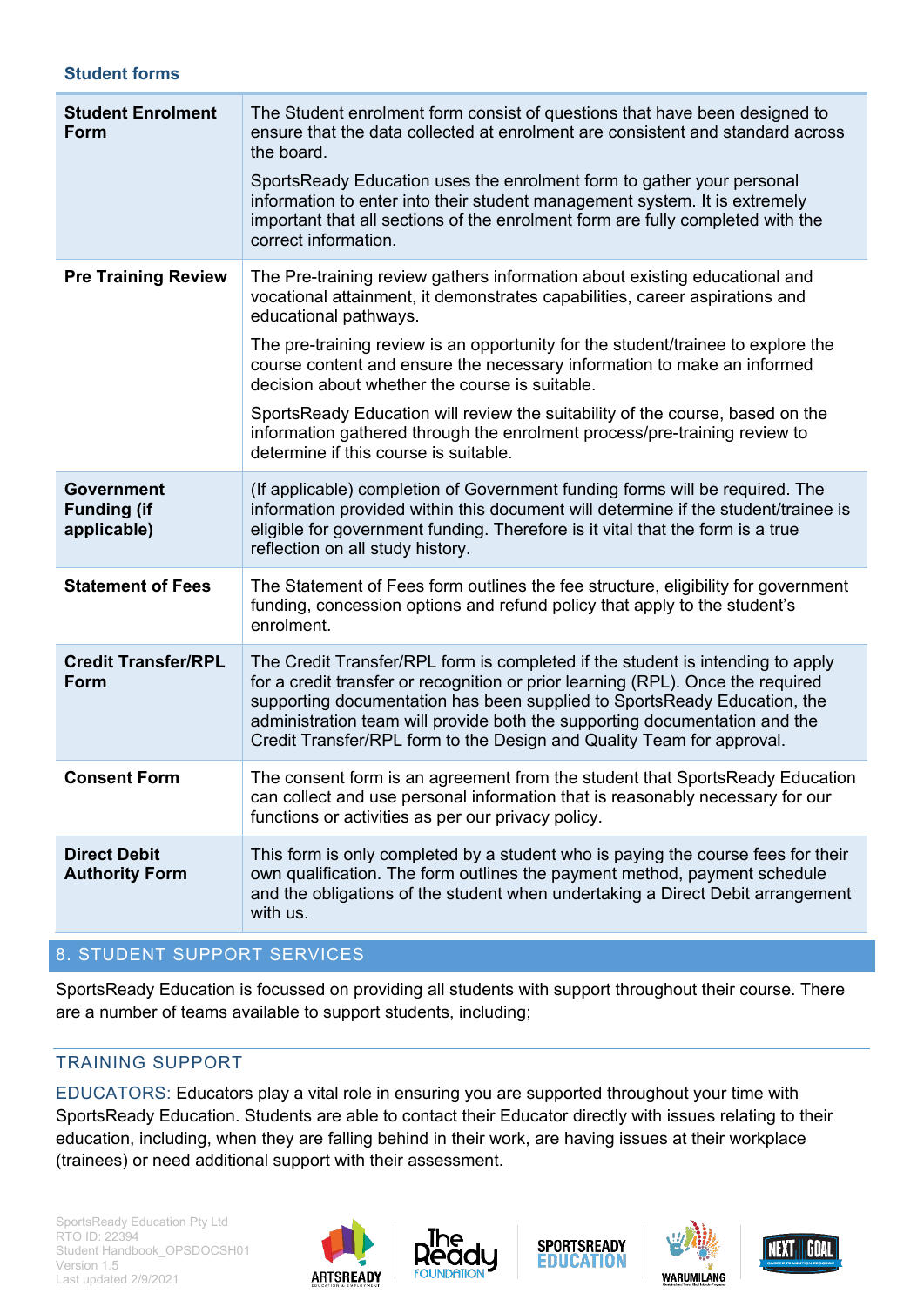STUDENT ADMINISTRATION TEAM: The student administration team is available to support students with a number of areas, including; applications for extension to the qualification, fees, student issues and complaints.

INDIGENOUS MENTORS**:** All Indigenous students who study with SportsReady Education through an AFL SportsReady traineeship model are assigned an Indigenous mentor. The AFL SportsReady Indigenous Programs team provides a range of support services including:

- Indigenous trainee gatherings
- **Inspiration contact points**
- Cultural affirmation
- Cultural awareness

DESIGN AND QUALITY TEAM: This team support your Educators with matters relating to the design and quality of a course as well as managing applications for extensions, Recognition of Prior Learning and Credit Transfers.

Where student support needs extend beyond SportsReady Educations' capabilities, SportsReady Education, where possible and reasonable, will refer students to other organisations who are able to provide the required support services.

# <span id="page-7-0"></span>9. ACCESS AND EQUITY

SportsReady Education promotes, encourages and values diversity and is committed to providing quality education to all students in a learning environment that is free from discrimination, harassment, bullying and vilification.

SportsReady Education access and equity policy ensures that:

- all students have equitable access to training irrespective of their age gender, race, religion, culture, linguistic background, marital status, geographic location, socio-economic background, disability, sexual preference, family responsibility or political conviction
- the student enrolment process is bias free, non-discriminatory and in line Equal Opportunity legislation
- the learning environment is free from harassment, discrimination and victimisation
- all students have equitable access to training resources, facilities, equipment, support services, information, Educators and support staff, materials, assessment opportunities and training opportunities
- course material is designed to take into account a range of student needs
- assessment processes are fair, valid, reliable and consistent all students have been provided with and have access to information relating to feedback and complaints

A copy of the SportsReady Education Access and Equity Policy can be found at: <https://www.aflsportsready.com.au/privacy-policy>

# <span id="page-7-1"></span>STUDENTS AT RISK:

A student at risk, is defined as any student who has fallen significantly behind in their course work and is at risk of not completing within the enrolment dates.

SportsReady Education has a number of policies and procedures to identify students at risk. When a student is identified at risk, the Educator will make contact with the student to discuss a plan to be put in place. This plan will include discussions with all relevant parties mentioned above.









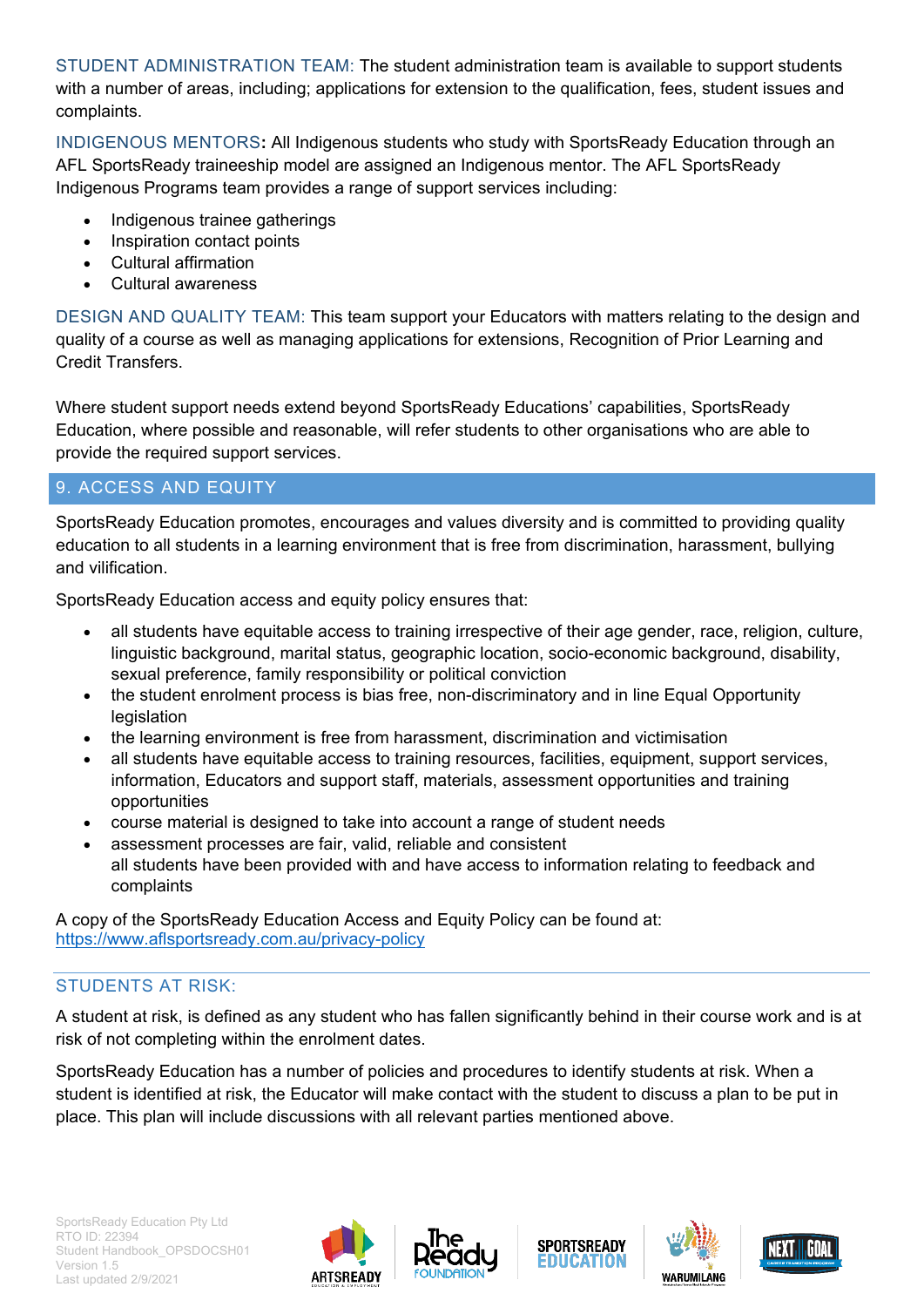# <span id="page-8-0"></span>10. LANGUAGE LITERACY & NUMERACY (LL&N)

You will be asked to complete an LL&N assessment at the time of enrolment; only your Educator will see the results of this quiz. If assistance is required, your Educator will then privately discuss a the appropriate support plan with you, ensuring that you feel comfortable, but also get the most out of the qualification as possible.

# <span id="page-8-1"></span>SPECIAL CONSIDERATIONS

If you have special needs, for example, a disability or cultural or lifestyle need that might impact on training or assessment, you are still entitled to the same educational opportunities as everyone else.

For instance, if you have difficulty with reading and writing, you may be given the opportunity to complete a verbal assessment of knowledge, with the Educator documenting the responses. The Educator would not answer the questions but would collect evidence from you in a format adapted to ensure you are not disadvantaged.

If you believe you have special needs, you should talk to your Educator as soon as possible.

Where a student has a disability, SportsReady Education will take steps (called reasonable adjustment) to ensure that:

- Teaching materials are appropriate to the needs of the student
- Course learning activities are sufficiently flexible for the student to be able to participate
- Study materials are available in an appropriate format for the student
- Teaching strategies are adjusted to meet the learning needs of the student
- Assessment procedures are adapted to enable the student to demonstrate the knowledge, skills or competencies being assessed.
- Language, Literacy and Numeracy assistance
- Flexible scheduling and delivery of training and assessment

# <span id="page-8-2"></span>11. STUDENT RESPONSIBILITIES

### <span id="page-8-3"></span>STUDENT PORTAL

We will give you login details to our Student Portal. You can access it via your phone, a tablet or a computer, provided you have internet access.

You should log in to the Student Portal on a regular basis to view your timetable and assessments as well as other useful tools and communication from your Educator.

#### <span id="page-8-4"></span>ATTENDANCE

If your training model includes workshops, attendance to all timetabled workshops is required. If you are unable to attend a workshop, you must provide written notification to your Educator must be provided prior to the scheduled workshop. Notification can be provided via phone, email or text.

If your training model includes face to face visits, trainee/students is required to communicate with assigned Educator and supervisor to book site visits in advance. If a scheduled site visit needs to cancelled, you must notify your Educator as soon as possible via phone.

Workshops (Remote delivery via video conference or face to face) - Workshops are held for most cohorts of students.

Site Visits - Regional based student can also receive site visits throughout the duration of the studies.







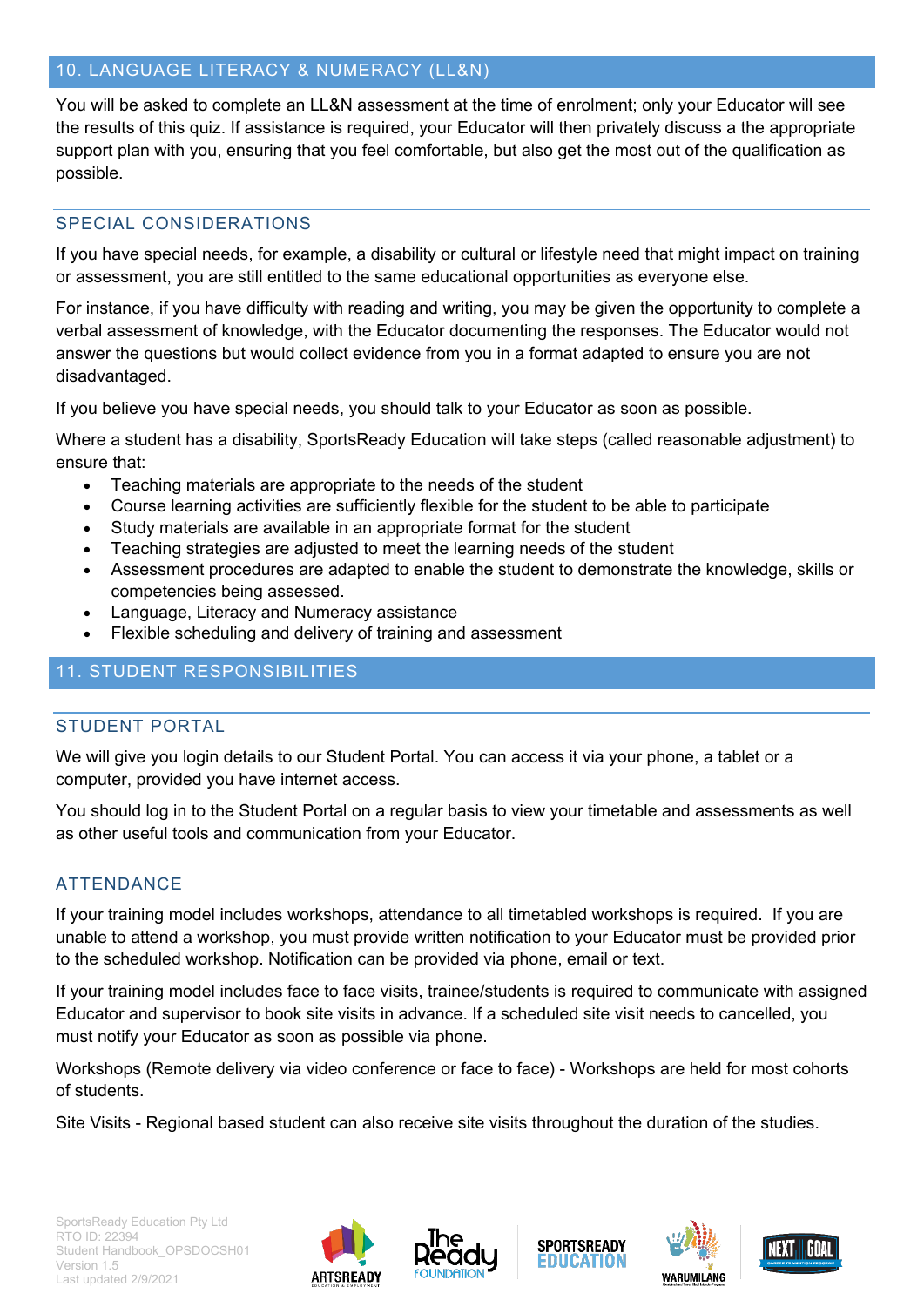# <span id="page-9-0"></span>(EDUCATION STUDY LOG)- TRAINEES ONLY

If you are a Trainee undertaking a qualification at Certificate II level, you must be withdrawn from work duties for a minimum of 1.5 hours per week averaged over an 8 week cycle. (pro-rata for school based trainees)

If you are a Trainee undertaking a qualification at Certificate III level and above, you must be withdrawn from work duties for a minimum of 3 hours per week averaged over a 4 week cycle for full time trainees (pro-rata for part-time trainees)

It is your responsibility to log all withdrawn hours from your work duties in the Education Study Log form provided by the Educator. This form must be signed by Trainee and supervisor and submitted to Educator at each face to face meeting.

The employer (host employer), trainee and Educator must ensure that this ' Education Study Log is completed and maintained throughout the traineeship.

#### <span id="page-9-1"></span>TRAINING PLAN

You will be given a Training Plan that provides detailed information on training and assessment agreed by you, us, your employer (if applicable) and school (if applicable). This information ensures that all parties are making informed decisions about the services required and the respective obligations in the delivery of these services. It is an important document that you, SportsReady Education, your employer (if applicable) and school (if applicable) must sign and submit to us. We will then provide the signed copy to all relevant parties.

This process occurs every 3 - 4 months to reflect updated training and progress.

# <span id="page-9-2"></span>LEARNING AND ASSESSMENT MATERIAL

Your qualification is made up of a set of units, the number of units vary within each qualification.

You must demonstrate competency in a unit to be assessed as 'Competent'. The term 'Competent', describes the required application of knowledge, skills and personal attributes within the unit.

To be considered Competent, you will need to complete and submit a number of workbooks, called Assessment Guides. These must all be assessed as competent within the training period outlined at enrolment. In each of these workbooks evidence of knowledge and skills relative to this unit of competence must be provided.

You must complete a number of different assessment activities in each Assessment Guide to the standard and the performance benchmarks required for the qualification level. Your Educator will advise you if there are any additional instructions for any activity.

# <span id="page-9-3"></span>EXTENSIONS

*Direct Student:* You have the right to request an extension if you feel you will not complete your assessments by the agreed submission date. You required to compete the Extension form which is available from your Educator. You must complete this form in consultation with your Educator to identify an achievable updated submission date.

The completed form is then submitted by your Educator to the Design and Quality team for consideration. Design and Quality will notify your Educator of the outcome within two weeks of your application, and they will notify you of the outcome .

Please note **not** all extension request are approved.

*Trainee:* Trainee contracts limit the ability to extend a traineeship. Please discuss possible options with your Field Officer and Educator.









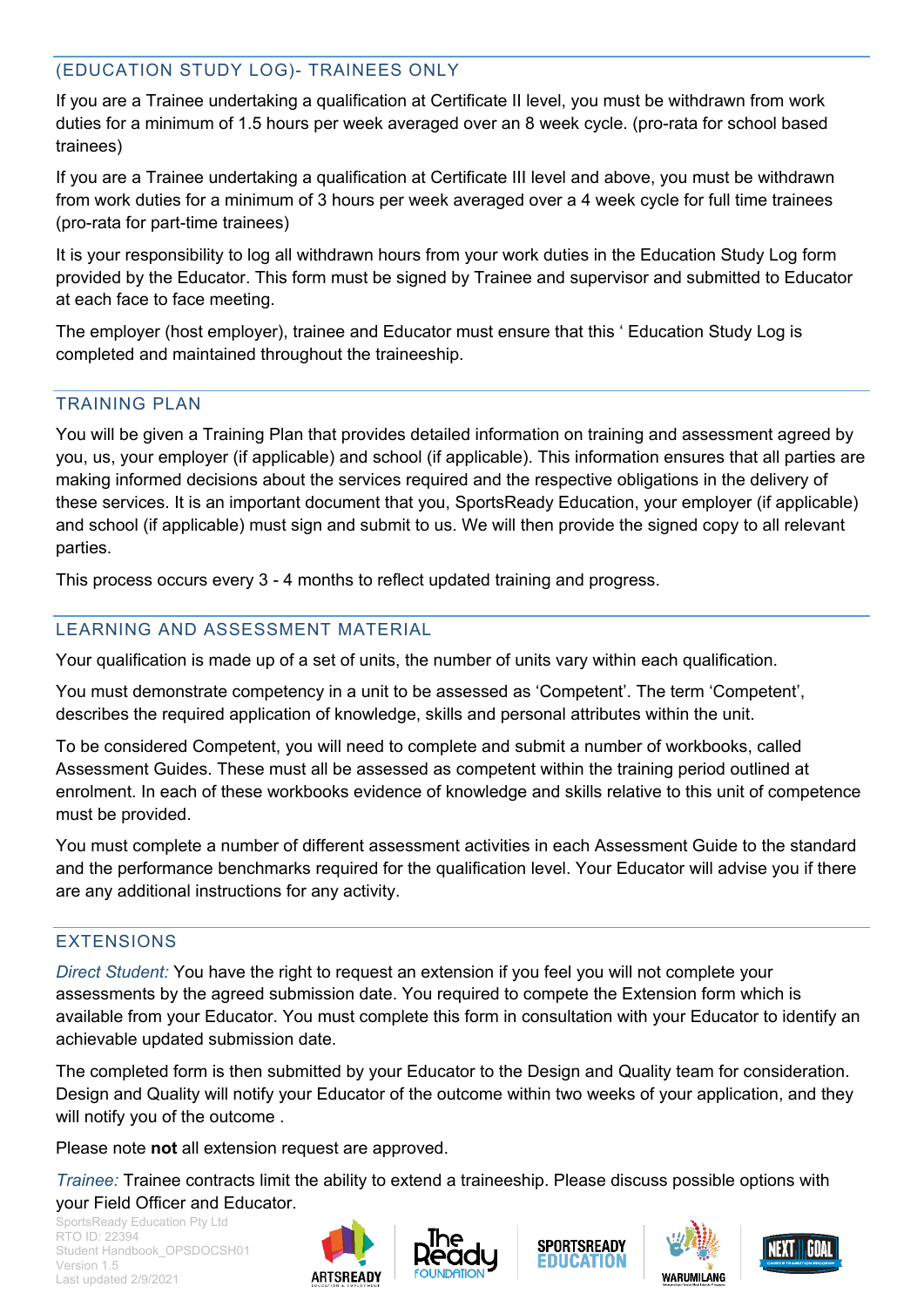# <span id="page-10-0"></span>CODE OF CONDUCT

See Appendix 1 for Code of Conduct and Practice information.

# <span id="page-10-1"></span>COMMUNICATION

Your Educator will provide monthly contact via zoom, phone, email or face to face meeting. You are required to respond to all communication from the Educator to ensure continuous progression throughout study period.

# <span id="page-10-2"></span>CHANGE OF PERSONAL DETAILS

It is your responsibility to notify Student Administration or your Educator of any updated personal information to ensure all data is current.

Please note; if information is not provided, important information and/or documentation may not be received.

# <span id="page-10-3"></span>CHEATING AND PLAGIARISM

SportsReady Education is committed to quality training and assessment and will not tolerate plagiarism in any circumstances. Plagiarism is the act of using someone else's work or ideas as if they were your own without giving proper credit to the source.

If materials from published authors is used to support submitted assessment work, students/trainees must cite and reference the works correctly. If students/trainees are unsure on how to do this, the assigned Educator should provide assistance. Please note that information on the internet is not necessarily true and is not free from copyright.

Plagiarism can take several forms. Deliberate plagiarism is where you intentionally copy directly from someone else's work without acknowledging the source and present it as your own. This can occur as a 'word for word' copy or can also be in the form of paraphrasing i.e. putting someone else's ideas into your own words. Reproducing graphics or diagrams in a document without acknowledging the source is also plagiarism

Accidental plagiarism occurs when a person misunderstands the rules of referencing i.e. acknowledging the source

As there are varying degrees of plagiarism and cheating, each suspected case will be adjudicated individually.

All students are to sign their assessments stating the work submitted is their own

- If an assessor suspects that plagiarism has occurred the assessor is to bring the matter to the attention of the Relevant State Manager and the RTO Operations Manager and Design and Quality Manager
- The following process will take place once plagiarism has been suspected and/or identified.
	- The Educator to discuss with trainee/student and gather their explanation.
	- **Educator to report discussion from Trainee/student conversation back to Relevant State Manager** and RTO Operations Manager and Design and Quality Manager
	- Relevant State Manager and RTO Operations Manager and Design and Quality Manager to review on a case by case basis to determine the severity of the issue and appropriate remediation. Considerations include:
		- Severity of case
		- Student/trainee taking ownership of the plagiarism case and admitting they have done the wrongdoing







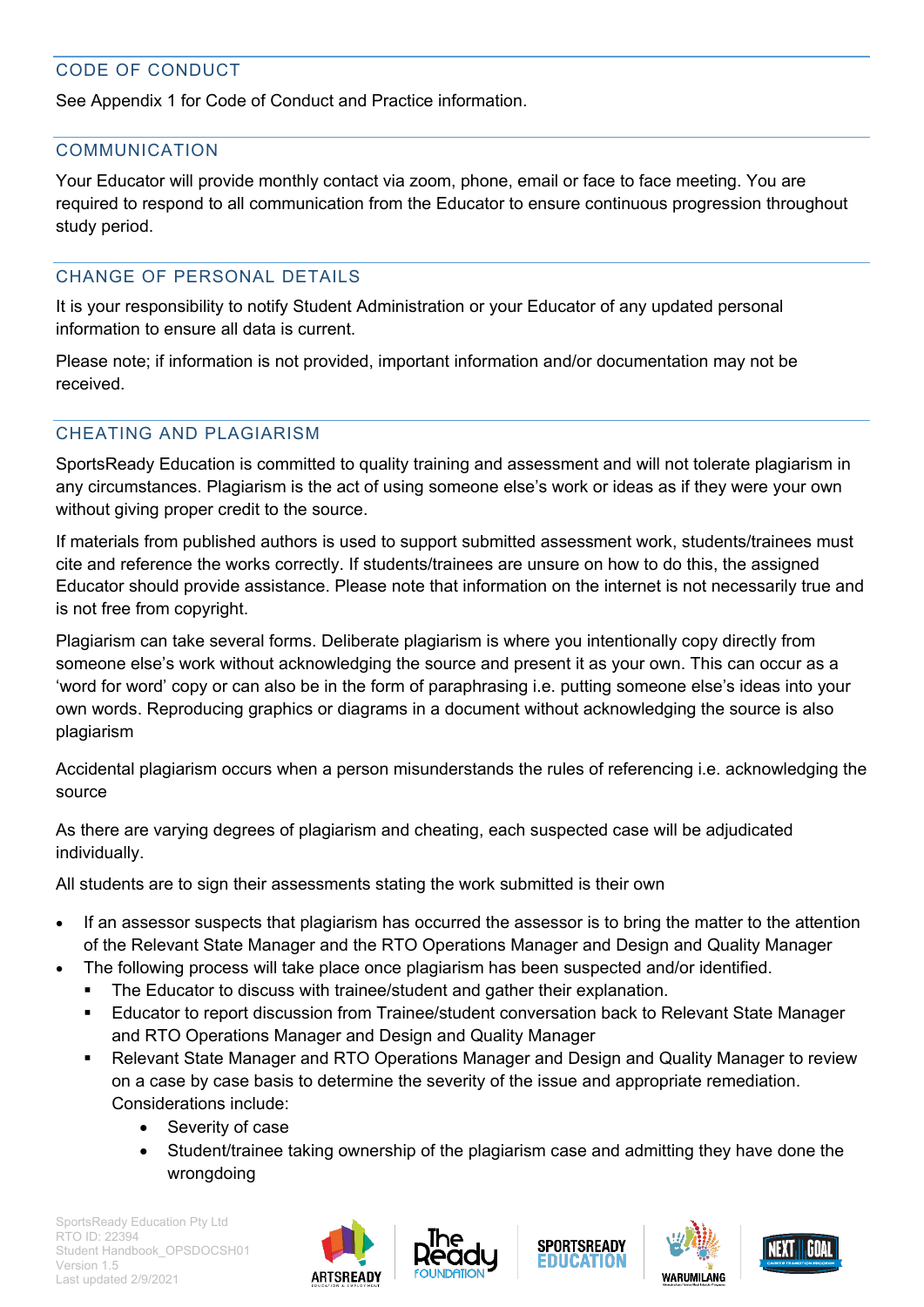- If the matter is deemed as a 'low' severity the student will be counselled and given the opportunity to make corrections to the submitted work
- If the matter is deemed to be a 'high' severity the CEO may make a decision to dismiss the student from further participation in the training and assessment
- Once remediation has been determined, Educator to communicate this with Student and Official letter outlining outcome will be emailed to student. (For Trainees: Field Officer will be notified and will notify Employer/Host Employer of outcome and remediation).
- All matters of plagiarism will be treated confidentially
- Outcomes will be recorded in a student's individual file on JobReady

# <span id="page-11-0"></span>12. ASSESSMENT

# <span id="page-11-1"></span>HOW YOU WILL BE ASSESSED

In most situations, your Educator will conduct and evaluate your assessments.

Your Educator will determine what and how much evidence is required to make an assessment judgement that complies with the rules of evidence and the principles of assessments. They will evaluate your level of skill, knowledge and experience together with practical work from your workplace that can be used as evidence of competency.

Wherever possible, we encourage you to complete assessments using a workplace project. However, where this is not possible, you should discuss an appropriate scenario with your Educator. In some units, case studies are used in the Learner Guides and these may also be suitable as a scenario.

Supervisor/Third Party and Observation Reports may also be used by the Educator to ensure you have sufficient evidence to satisfactorily complete the unit.

To receive a satisfactory result for the assessments, you must complete all activities, questions, project/s and tasks nominated in the Assessment Guide, to the required standard. Completion of all tasks, to a satisfactory level, will contribute to a final assessment of competence.

If the required amount of assessment is not completed satisfactorily, the Educator will provide feedback in order to provide the student with opportunity to complete to a satisfactory level, this process can occur 3 times. If after the 3rd submissions by a student, the Educator is still not satisfied with the submission, the unit will be deemed not yet competent.

To be assessed as competent within the qualification enrolled in, you must provide evidence of knowledge and skills relative to each unit of competence within the qualification. Within each unit of the qualification, students must successfully complete a number of assessment activities to the standard and the performance benchmarks required for the qualification level.

The process we follow is known as competency-based assessment. This means that evidence of your current skills and knowledge will be measured against national standards of best practice, not against the learning you have undertaken either recently or in the past. Some of the assessment will be concerned with how you apply your skills and knowledge in the workplace, and some in the training room or online, as required by each unit. The assessment tasks have been designed to enable you to demonstrate the requirements of the performance criteria and knowledge in this unit to successfully demonstrate competency at the required standard.

Your assessor will ensure that you are ready for assessment and will explain the assessment process. Your assessment tasks will outline the evidence to be collected and how it will be collected, for example; a written activity, case study, or demonstration and observation. The assessor will also have determined if you have any special needs to be considered during assessment. Changes can be made to the way assessment is undertaken to account for special needs and this is called making Reasonable Adjustment.









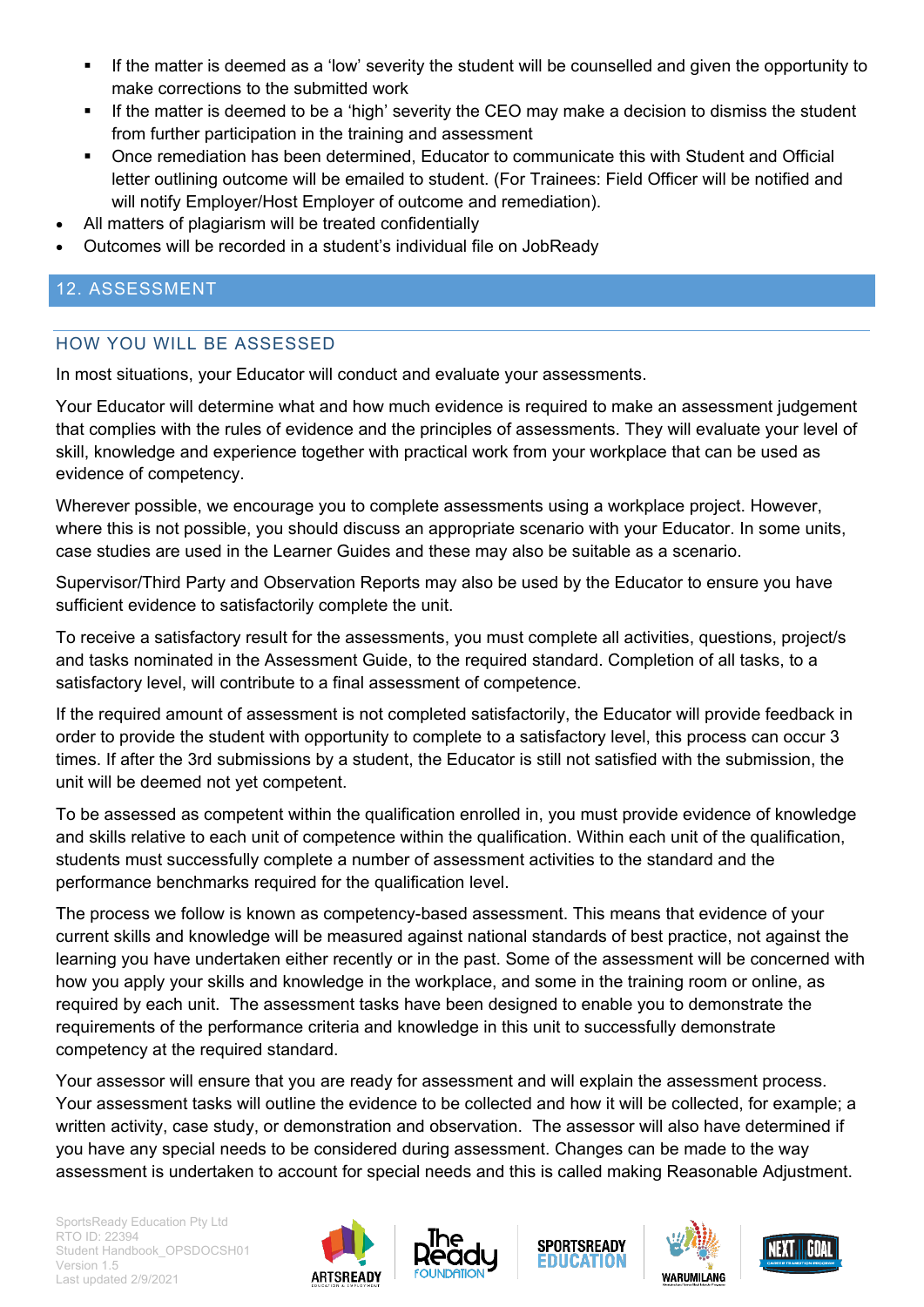<span id="page-12-0"></span>

| PRINCIPLES OF ASSESSMENT                                                                                                                                       |
|----------------------------------------------------------------------------------------------------------------------------------------------------------------|
| The individual learner's needs are considered in the assessment process (i.e. reasonable<br>adjustment, medical conditions)                                    |
| Assessment is flexible to the individual learner (i.e. reflects the learner's needs, draws from<br>a range of assessment methods appropriate to the context)   |
| Any assessment decision is justified, based on the performance of the individual learner and<br>is aligned to the unit of competency                           |
| Evidence presented for assessment can be consistently interpreted, assessment results are<br>comparable irrespective of the assessor conducting the assessment |
|                                                                                                                                                                |

# <span id="page-12-1"></span>ASSESSMENT METHODS

In most instances, your Educator will also be your Assessor.

When we assess you, we use a variety of assessment methods. The following table indicates what we look for to achieve a satisfactory result for each method.

Check your assessment tasks to identify the ones used in each unit of competency. You need to achieve a **satisfactory** result in each task to be deemed competent overall.

| <b>Assessment Method</b>          | <b>Satisfactory Result</b>                                                                                                                              | <b>Non-Satisfactory Result</b>                                                                                                                   |
|-----------------------------------|---------------------------------------------------------------------------------------------------------------------------------------------------------|--------------------------------------------------------------------------------------------------------------------------------------------------|
| Questions                         | All questions answered correctly                                                                                                                        | Incorrect answers for one or more<br>questions                                                                                                   |
|                                   | Answers address the question in<br>full; referring to appropriate sources<br>from your workbook and/or<br>workplace                                     | Answers do not address the<br>question in full. Does not refer to<br>appropriate or correct sources.                                             |
| <b>Third Party Report</b>         | Supervisor or manager observes<br>work performance and confirms that<br>you consistently meet the standards<br>expected from an experienced<br>operator | Could not demonstrate consistency.<br>Could not demonstrate the ability to<br>achieve the required standard                                      |
| <b>Written Activity</b>           | The assessor will mark the activity<br>against the detailed guidelines/<br>instructions                                                                 | Does not follow<br>guidelines/instructions                                                                                                       |
|                                   | Attachments if requested are<br>attached                                                                                                                | Requested supplementary items<br>are not attached                                                                                                |
|                                   | All requirements of the written<br>activity are addressed/covered.                                                                                      | Response does not address the<br>requirements in full; is missing a<br>response for one or more areas.                                           |
|                                   | Responses must refer to<br>appropriate sources from your<br>workbook and/or workplace                                                                   | One or more of the requirements are<br>answered incorrectly.<br>Does not refer to or utilise<br>appropriate or correct sources of<br>information |
| <b>Observation/ Demonstration</b> | All elements, criteria, knowledge<br>and performance evidence are<br>demonstrated at the appropriate<br><b>AQF</b> level                                | Could not demonstrate elements,<br>criteria, knowledge and<br>performance evidence at the<br>appropriate AQF level                               |









| NEXT.II.GOA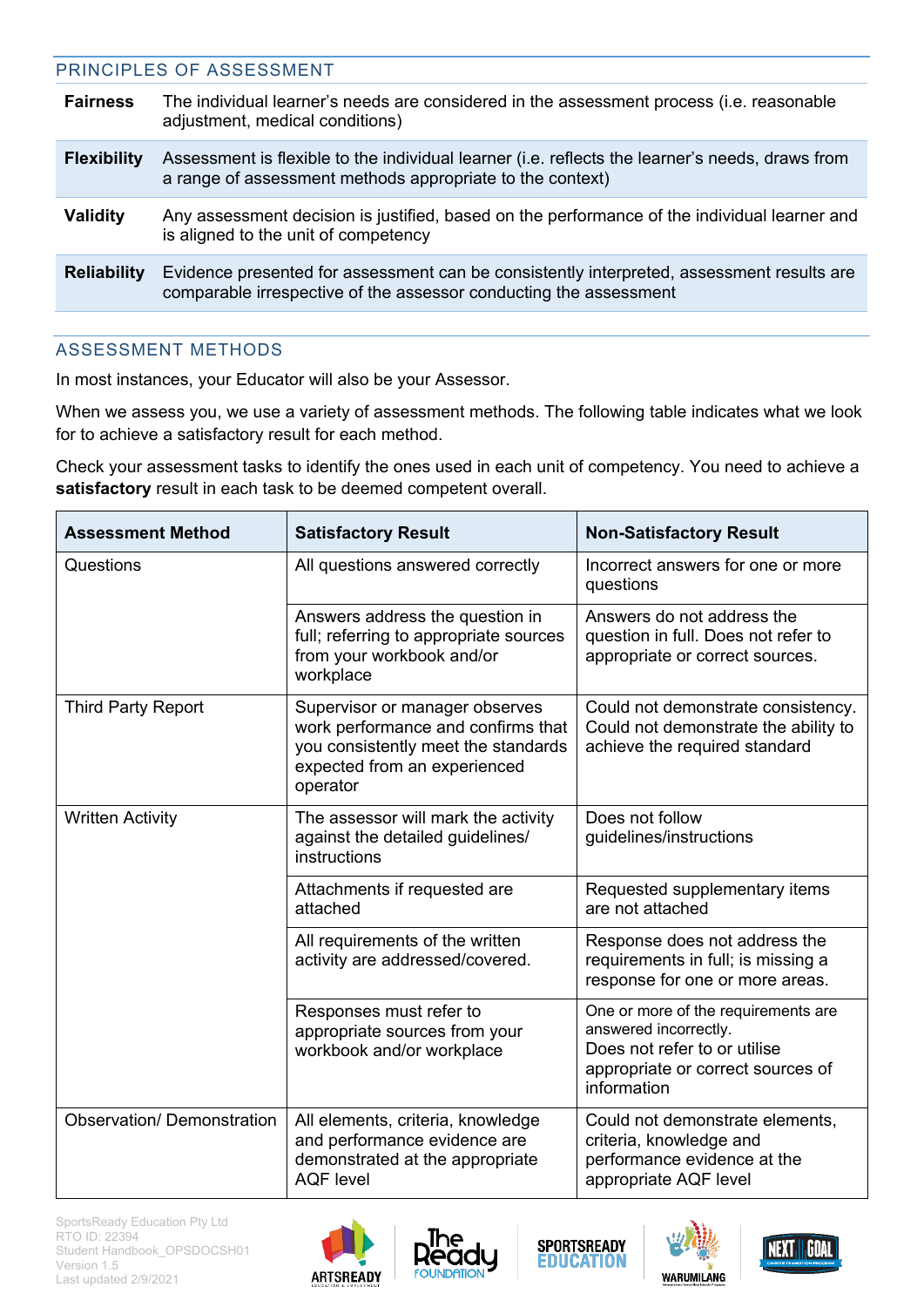| Case Study                | All comprehension questions<br>answered correctly; demonstrating<br>an application of knowledge of the<br>topic case study.                                                                                                        | Lack of demonstrated<br>comprehension of the knowledge<br>required to complete the case study<br>questions correctly. One or more<br>questions are answered incorrectly. |
|---------------------------|------------------------------------------------------------------------------------------------------------------------------------------------------------------------------------------------------------------------------------|--------------------------------------------------------------------------------------------------------------------------------------------------------------------------|
|                           | Answers address the question in<br>full; referring to appropriate sources<br>from your workbook and/or<br>workplace                                                                                                                | Answers do not address the<br>question in full; do not refer to<br>appropriate sources.                                                                                  |
| <b>Practical Activity</b> | All tasks in the practical activity<br>must be completed and evidence of<br>completion must be provided to<br>your trainer/assessor.<br>All tasks have been completed<br>accurately and evidence provided<br>for each stated task. | Tasks have not been completed<br>effectively and evidence of<br>completion has not been provided.                                                                        |
|                           | Attachments if requested are<br>attached                                                                                                                                                                                           | Requested supplementary items<br>are not attached                                                                                                                        |

#### HOW SHOULD I FORMAT MY ASSESSMENTS?

Your assessments should be typed in an 11 or 12 size font for ease of reading. Don't forget to add your name, unit code and date on every document.

#### HOW SHOULD I REFERENCE THE SOURCES OF INFORMATION I USE IN MY ASSESSMENTS?

Include a reference list at the end of your work on a separate page. You should reference the sources you have used in your assessments in the Harvard Style. For example:

- Website Name Page or Document Name, Retrieved insert the date. Webpage link.
- For a book: Author surname, author initial Year of publication, Title of book, Publisher, City, State.

#### <span id="page-13-1"></span><span id="page-13-0"></span>13. COURSE PROGRESS

#### COMMUNICATION WITH EDUCATOR

Educators will make contact with you via phone, email, video conference (zoom) and the Student portal on a regular basis. It is important that you respond to this communication in a timely manner to ensure smooth progression through the qualification. You are encouraged to indicate which method of contact you prefer, Educators will endeavour to use this method where possible.

You are encouraged to contact your assigned Educator via phone or email at any stage during your studies. Educators will respond in a timely manner to assist you where possible.

### <span id="page-13-2"></span>STUDENT 'AT RISK'

You may be identified as 'at risk' if you have not attended or participated in one or more planned tasks or are performing poorly on more than one assessment task.

As an RTO, we will make all reasonable provisions to help you achieve all competencies required, within the boundaries of your training plan and qualification.







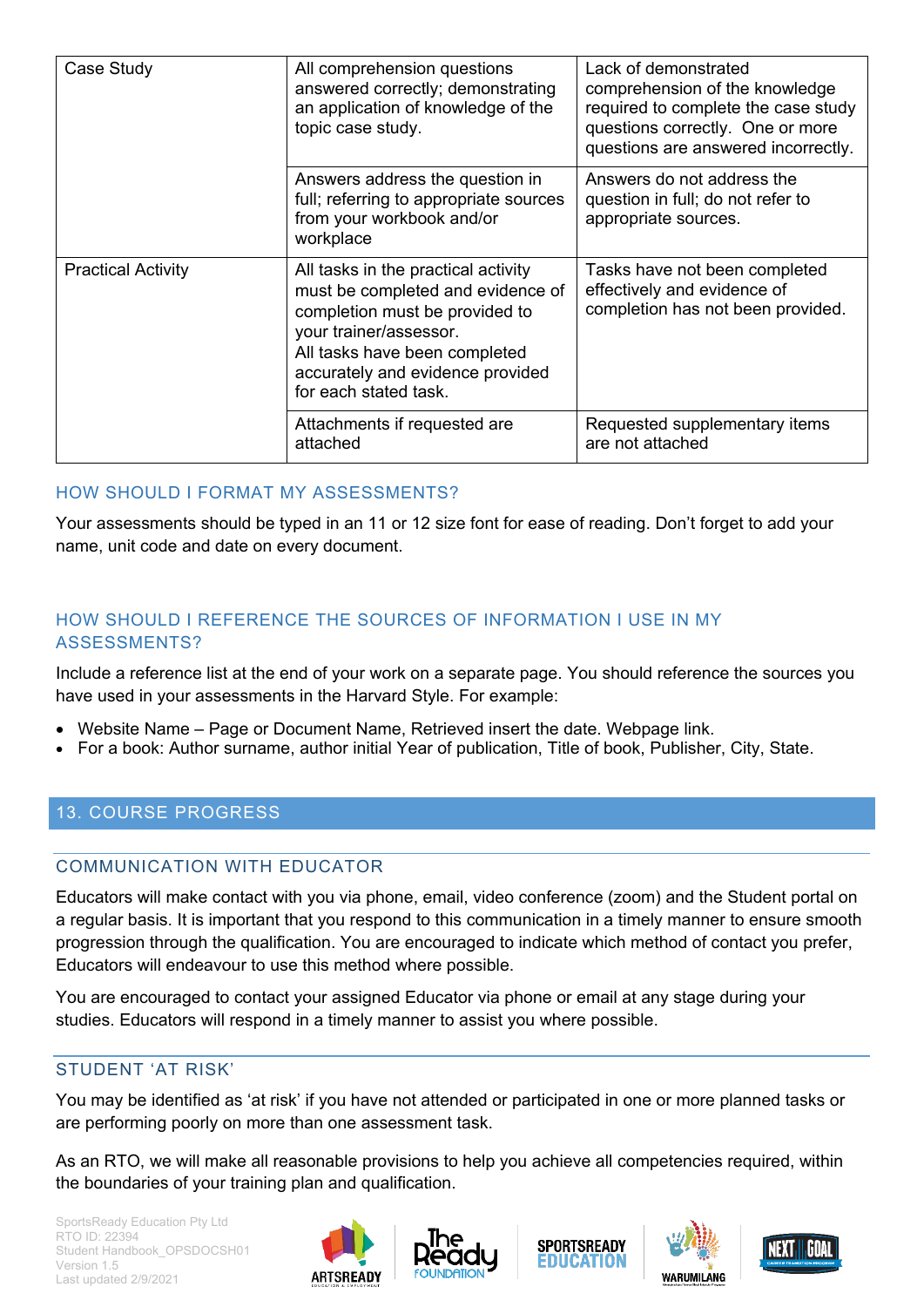It is your responsibility to notify your Educator if you are unable to attend a scheduled workshop. At this time the Educator will then discuss options to allow you to catch up on tasks.

If a Trainee is identified as 'at risk', the Educator will liaise with the Trainee's Field Officer and Mentor (if applicable) to discuss the best plan to assist the trainee in progressing through their studies.

If a student (that is not a Trainee), is identified as 'at risk', the Educator will make contact the with student to encourage re-engagement or the completion of withdrawal documentation depending on the situation.

After no more than six weeks, if an 'at risk' student does not re-engage following their Educator's contact, the Educator will initiate the withdrawal process by formally notifying the student of their options. If this communication is not actioned within the timeframes outlined by the student the student will be formally withdrawn.

# <span id="page-14-0"></span>WITHDRAWING FROM A COURSE

Trainee – If you wish to withdraw from a qualification, you must notify the Field Officer, Educator and Employer/Host Employer must be notified. Further discussions with Field Officer, Educator and Employer/Host Employer will be required as the qualification is a requirement of a traineeship.

Students – If you wish to withdraw from a qualification, Student Administration and your Educator must be notified in writing. Please email your withdrawal request to: education@aflsportsready.com.au

*Refer to Refund section for details on payment requirements.*

# <span id="page-14-1"></span>14. RECOGNITION OF PRIOR LEARNING AND CREDIT TRANSFERS

If you believe you already have the knowledge and skills to be able to demonstrate competence in this unit, speak with your trainer, as you may be able to apply for Recognition of Prior Learning (RPL).

SportsReady Education offers credit transfer (CT) and recognition of prior learning (RPL) in SportsReady Education programs to recognise the skills previously gained through formal and informal education and training, work and/or life experience. To apply for either RPL or CT, you must obtain the relevant forms from your Educator and provide certified copies of certificates and other evidence you wish to submit for consideration.

Student Administration will notify you of the outcome of application within two weeks of your application being submitted.

# <span id="page-14-2"></span>FACILITIES AND EQUIPMENT

All equipment required during structured training activities will be provided to the student. Students are expected to treat all SportsReady Education facilities and equipment with respect and care.

# <span id="page-14-3"></span>HEALTH & SAFETY

- SportsReady Education is committed to providing and maintaining a safe and healthy environment for the benefit of all students, visitors and employees.
- In the event of an emergency evacuation, students should follow the instructions of their Educator and go to the identified assembly point for further instructions.
- If you see a hazard in your classroom such as a loose power cord or a hazard anywhere else in the building, you must immediately report it to your Educator.
- Where a health issue is affecting your studies, please talk to your Educator to identify any support that can be provided to you.
- Your suggestions on health and safety improvements are gratefully received at all times. Speak to your Educator or write your suggestions down to give to your Educator.

# <span id="page-14-4"></span>15. LEGISLATIVE REQUIREMENTS









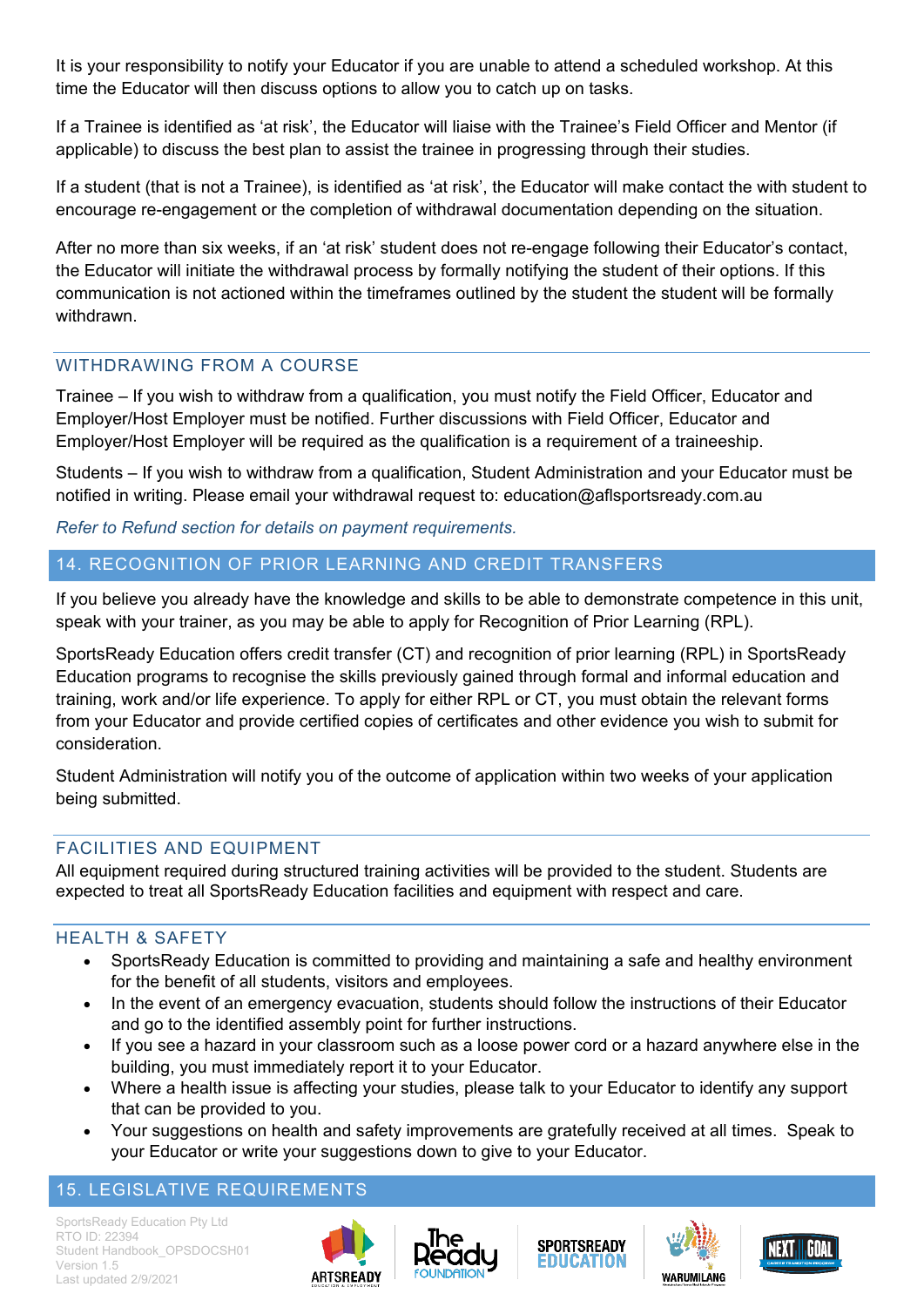As a Registered Training Organisation (RTO), SportsReady Education must comply with a range of legislative requirements, including those directly related to Vocational Education Training.

Legislative requirements include (but not limited to):

Occupational health and safety Laws;

The Occupational Health and Safety Act 2004 (OHS Act) is the main workplace health and safety law in Victoria. It sets out key principles, duties and rights about OHS.

The Australian Consumer Law (set out in Schedule 2 of the Competition and Consumer Act 2010 (CT));

The Australian Consumer Law was developed by agreement of the Council of Australian Governments. The Competition and Consumer Act 2010 (referred to as Australian Consumer Law) was enacted into legislation by the Parliament of Australia to provide a more robust framework of protection for consumer transactions within Australia.

Antidiscrimination and equal opportunity Laws including;

- Age Discrimination Act 2004
- Australian Human Rights Commission Act 1986
- Disability Discrimination Act 1992
- Racial Discrimination Act 1975
- Sex Discrimination Act 1984.

#### Victoria

• Charter of Human Rights and Responsibilities Act 2006 (VIC)

The legislation that protects the human rights of all people in Victoria. The Charter ensures that when the government makes laws and delivers services, it does so with civil and political rights in mind

• Disability Act 2006

The Act is aimed at improving services for people with a disability in Victoria, It provides for:

- a stronger whole-of-government, whole-of-community response to the rights and needs of people with a disability, and
- a framework for the provision of high quality services and supports for people with a disability.
- Working with Children Act 2005
- The main purpose of this Act is to assist in protecting children from sexual or physical harm by ensuring that people who work with, or care for, them have their suitability to do so checked by a government body
- Public Records Act 1973 (Vic)
- The Public Records Act provides for the preservation, management and utilisation of the public records of the state. The Act provides that public records containing 'personal or private' material can be closed to public inspection for a certain period.
- Victorian Information Privacy Act 2000
- The main purpose of this act to establish a regime for the responsible collection and handling of personal information in the Victorian public sector as well as provide individuals with rights of access to information about them held by organisations, provide individuals with the right to require an organisation to correct information about them held by the organisation, provide remedies for interferences with the information privacy of an individual and provide for the appointment of a Privacy











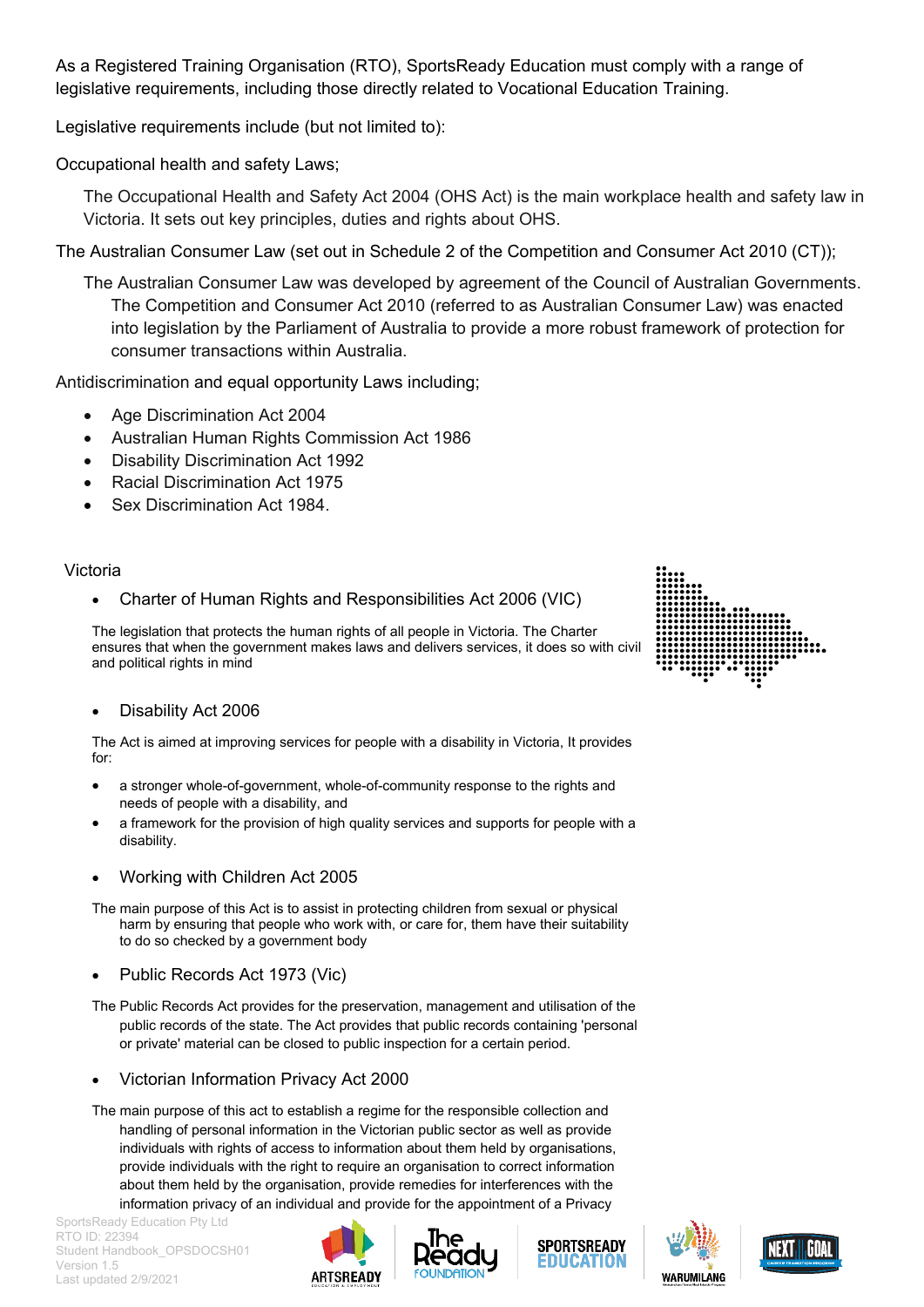Commissioner

- Electronic Transaction (Victorian) Act 2000
- The purpose of this Act are to recognise that transactions effected electronically are not by that reason alone invalid, outline legal requirements as to writing and signatures by electronic communication, allow documents to be produced to another person by electronic communication, allow the recording and retention of information and documents in electronic form, provide for the determination of time and place of dispatch and receipt of electronic communications and stipulate when an electronic communication will bind its purported originator.

#### • Education and Training Reform Act 2006

- The main purpose of this Act is to reform the law relating to education and training in Victoria by providing for a high standard of education and training for all Victorians. In particular this makes provision for the years of compulsory schooling and the options available; vocational education and training, technical and further education, adult community and further education, and other post-compulsory education and training; the establishment and regulation of Government schools and the regulation of non-Government schools and home schooling; the establishment and regulation of post-compulsory education institutions and providers, the development and accreditation of courses and the issuing of qualifications, recognition, regulation and promotion of the teaching profession, employment in the teaching service of Government school teachers and other persons, monitoring, planning and development of the provision of education and training and repeal and re-enactment of various Acts relating to education and training.
- Child wellbeing and Safety Act 2005
- This legislation established the Office of the Child Safety Commissioner. The Act provides an overarching legislative framework designed to encourage and support a shared commitment towards children in Victoria

#### Western Australia

- WA Working with Children (Criminal Record Checking Act) 2004
- To provide for procedures for checking the criminal record of people who carry out, or propose to carry out, child-related work; to prohibit people who have been charged with or convicted of certain offences from carrying out child-related work, and to provide for related matters
- WA Freedom of Information Act 1992

To provide for public access to documents, and to enable the public to ensure that personal information in documents is accurate, complete, up to date and not misleading, and for related purposes.

#### WA Equal Opportunity Act 1984

- To promote equality of opportunity in Western Australia and to provide remedies in respect of discrimination on the grounds of sex, marital status, pregnancy, sexual orientation, family responsibility or family status, race, religious or political conviction, impairment, age, or publication of details on the Fines Enforcement Registrar's website, or involving sexual or racial harassment or, in certain cases, on gender history grounds.
- Disability Services Act 1993 (amended 2004)

For the establishment of the Disability Services Commission and the Ministerial Advisory Council on Disability, for the furtherance of principles applicable to people with disability, for the funding and provision of services to such people that meet certain objectives, for the resolution of complaints by such people, and for related purposes.











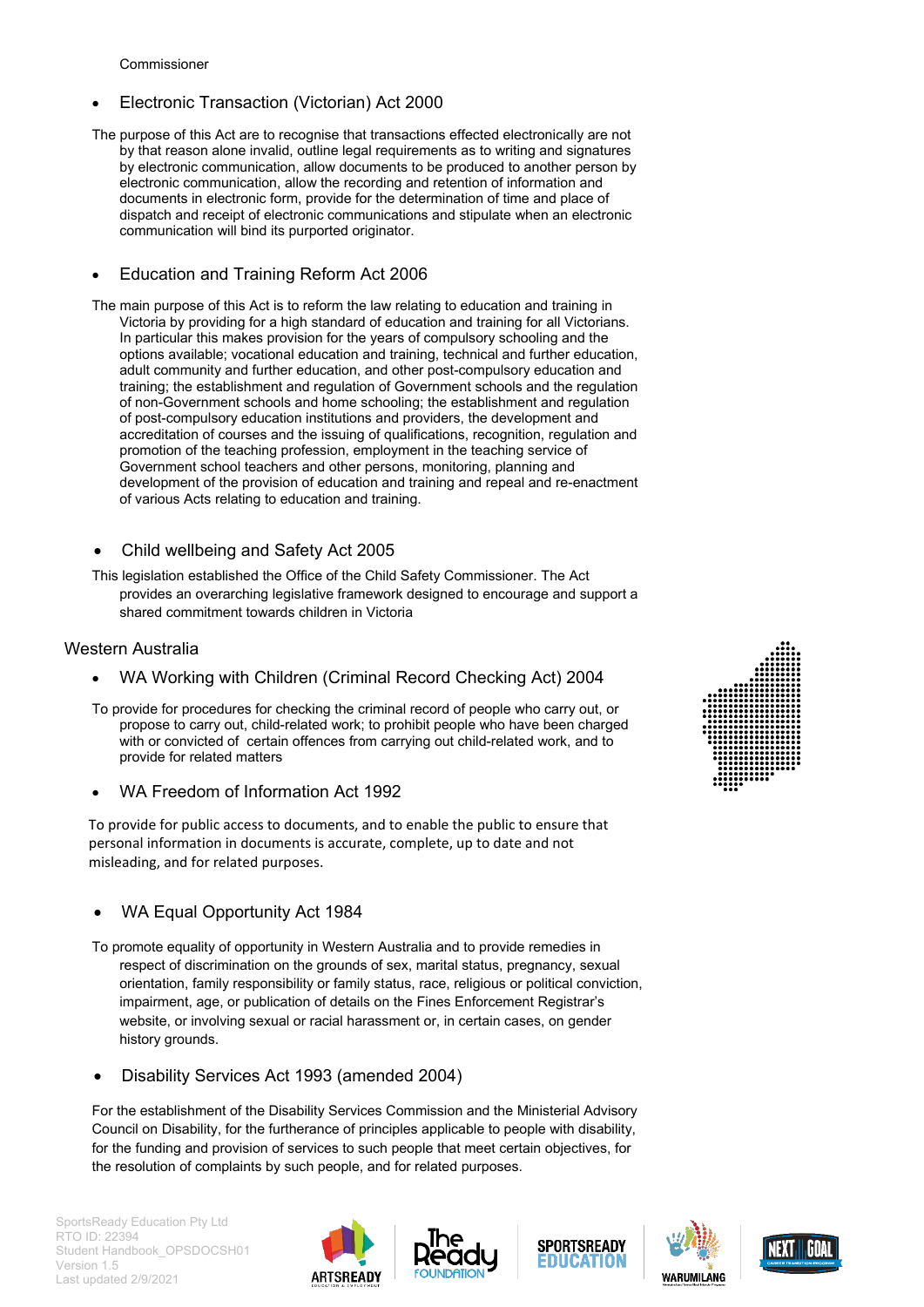• Vocational Education and Training Act 1996

To establish a vocational education and training system for the State, to constitute the State Training Board of Western Australia and the Training Accreditation Council, to provide for the establishment of colleges and other vocational education and training institutions, to provide for the training of people, such as apprentices, under training contracts with employers, and for related purposes.

#### New South Wales

• NSW Commission for Children and Young People Act 1998

to establish the Commission for Children and Young People and provide for its functions; to provide for safeguards and impose prohibitions relating to child-related employment; to amend certain Acts; and for other purposes

• Equal Opportunity Act 2010

The objectives of this act are to encourage the identification and elimination of discrimination, sexual harassment and victimisation and their causes, and to promote and facilitate the progressive realisation of equality

• NSW Privacy and Personal Information Act 1998

The objectives for the act are to provide for the protection of personal information, and for the protection of the privacy of individuals generally as well as to provide for the appointment of a Privacy Commissioner and to repeal the Privacy Committee Act 1975; and for other purposes.

• Apprenticeship and Traineeship Act 2001 (NSW)

An Act to provide for the regulation of apprenticeships and traineeships; to repeal the Industrial and Commercial Training Act 1989 and for other purposes.

#### **ACT**

• The Privacy Act 1988 (Cwth/ACT)

The Privacy Act 1988 is an Australian law which regulates the handling of personal information about individuals. Personal information is information or an opinion about an identified individual, or an individual who is reasonably identifiable.

#### **Queensland**

- QLD Information Privacy Act 2009
- An Act to provide safeguards for the handling of personal information in the public sector environment, and to allow access to and amendment of personal information
- Vocational Education, Training and Employment Act 2000

An Act to provide for vocational education, training and employment.

#### South Australia

- SA Freedom of Information Act 1991
- An Act to provide for public access to official documents and records; to provide for the correction of public documents and records in appropriate cases; and for other purposes.

#### Tasmania

- TAS Personal Information Protection Act 2004
- An Act to regulate the collection, maintenance, use, correction and disclosure of personal information relating to individuals
- Work Health and Safety Act 2012

SportsReady Education Pty Ltd RTO ID: 22394 Student Handbook\_OPSDOCSH01 Version 1.5 Last updated 2/9/2021

















4

Þ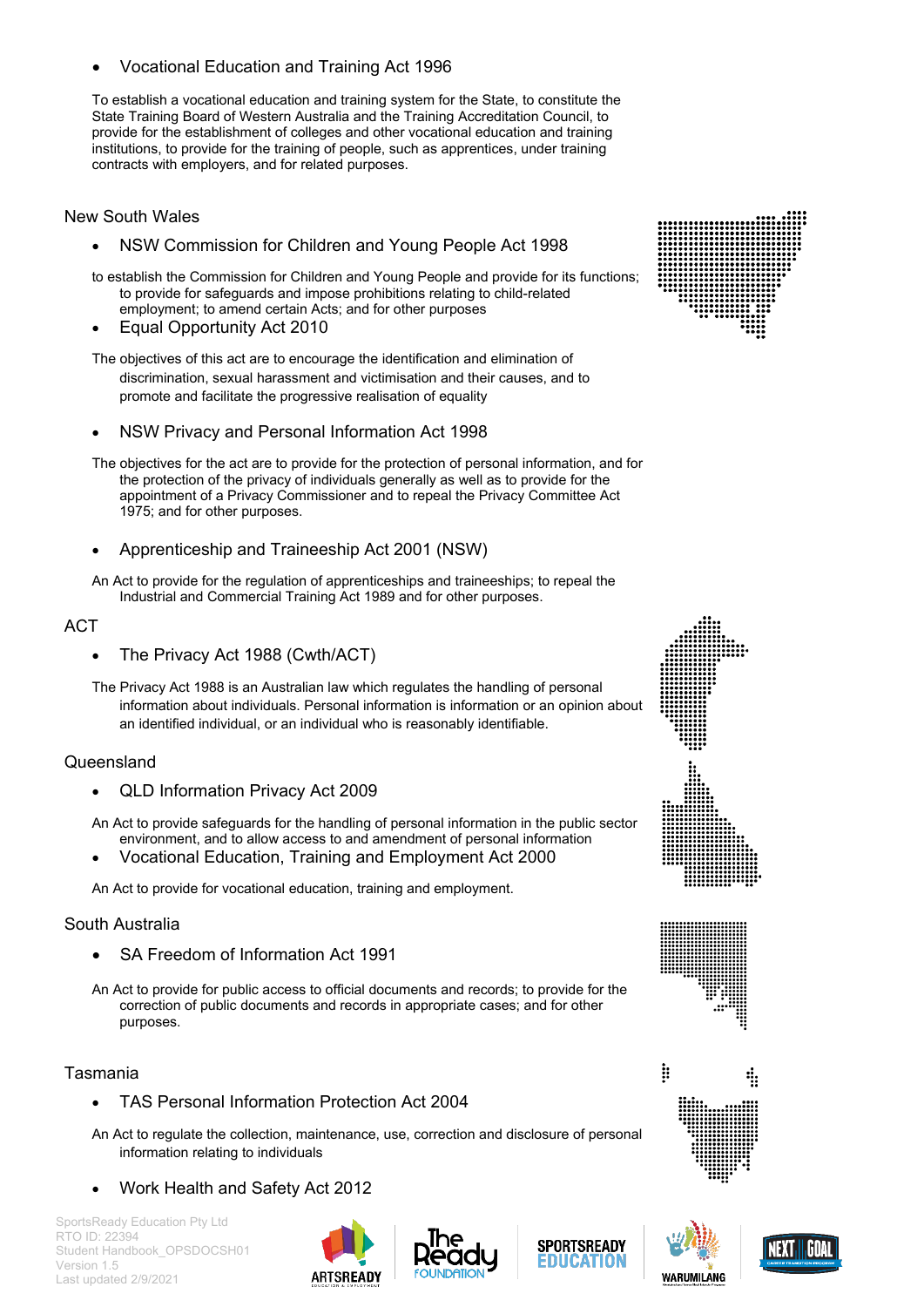- An Act to secure the health, safety and welfare of persons at work and for related purposes
- [Tasmanian Qualifications Authority Act 2003](http://www.thelaw.tas.gov.au/tocview/index.w3p;cond=all;doc_id=62%2B%2B2003%2BAT%40EN%2B20120227000000;histon=;prompt=;rec=;term=tasmanian%20qualifications)
- An Act to establish the Tasmanian Qualifications Authority, to provide for the development and management of qualification processes, to abolish certain qualifications bodies, to repeal the Universities Registration Act 1995 and related Acts, to amend certain Acts and for related purposes

#### Northern Territory

- Northern Territory Employment and Training Act 2004 (the Act)
- An Act to establish the Ministerial Advisory Board for Employment and Training and the Northern Territory Employment and Training Authority, to provide for employment and vocational education and training and for related purposes
- Work Health and Safety (National Uniform Legislation) Act 2011

An Act about work health and safety, and for related purposes

• Anti-Discrimination Act

An Act to promote equality of opportunity in the Territory by protecting persons from unfair discrimination in certain areas of activity and from sexual harassment and certain associated objectionable conduct, to provide remedies for persons discriminated against and for related purposes

• Workplace Relations Act 1996

An Act relating to workplace relations, and for other purposes

SportsReady Education are registered to receive state notifications of legislative and regulatory changes within each state and do weekly checks for all state systems that do not have a notification system in place.

SportsReady Education assess the changes and determine the relevant parties to be notified.

If you have any questions about legislative requirements, please contact our Student Administration team on (03) 8413 3528 or [education@aflsportsready.com.au](mailto:education@aflsportsready.com.au)











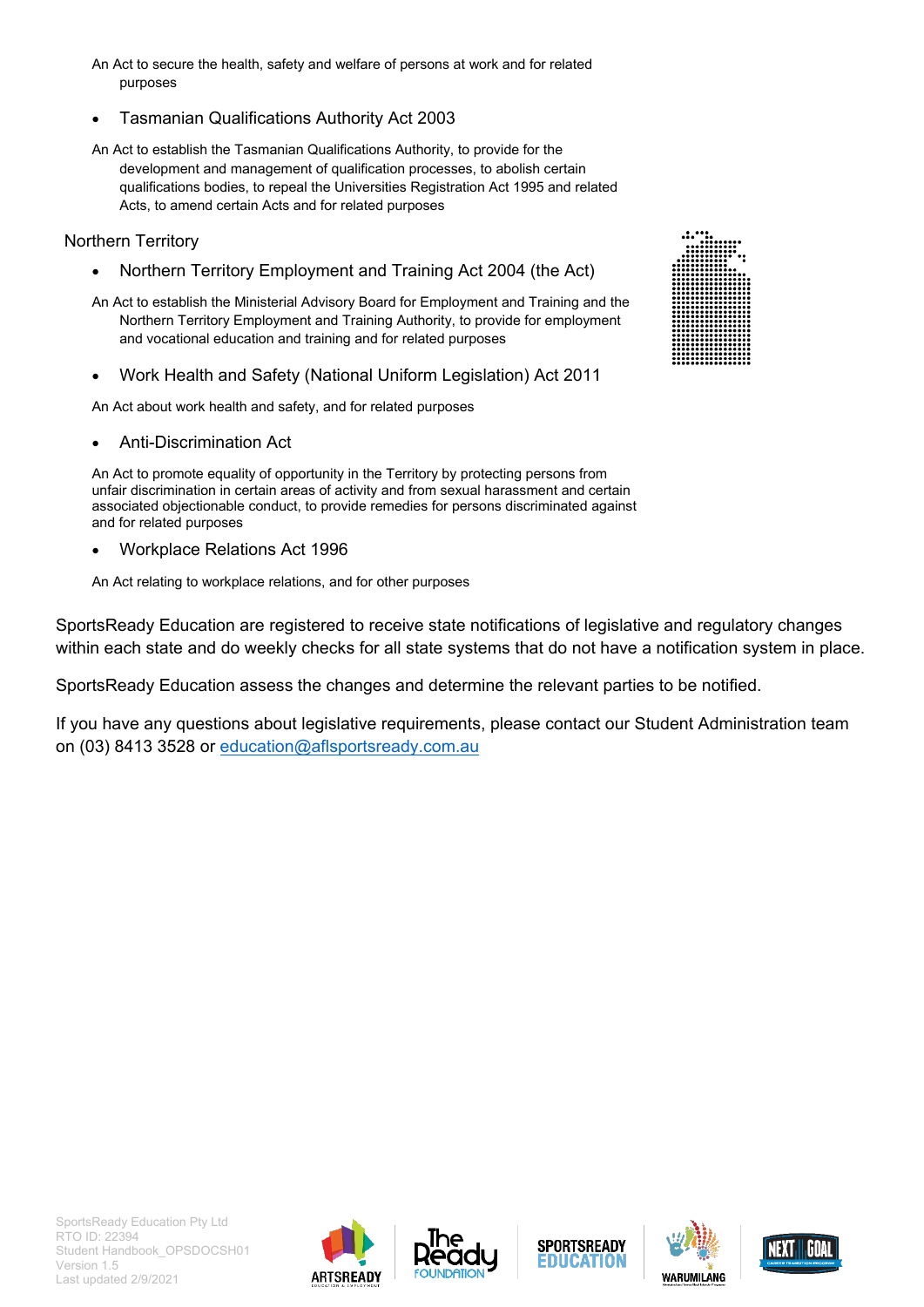# <span id="page-19-0"></span>16. FEEDBACK AND CONTINUOUS IMPROVEMENT

You will receive a Student Questionnaire from SportsReady Education after you have completed (or withdrawn where relevant) from your course. At times, government state and federal departments may contact you for feedback, usually via surveys, SportsReady Education encourages all our students to participate in feedback and continuous improvement opportunities. If you receive an email asking for feedback on your course and are not sure, please speak to your Educator. Some of the departments that may contact you include the National Centre for Vocational Education Research (NCVER) or the Australia Skills Quality Authority (ASQA).

# <span id="page-19-1"></span>17. CONFIDENTIALITY AND PRIVACY

SportsReady Education will ensure it meets its legal and ethical requirements in relation to your personal information as per the Privacy Act 1998 and according to the privacy laws of each state and territory we operate in.

State and territory privacy laws are listed in our Records Management Policy and Procedure. Refer to the 'AFL SportsReady and SportsReady Education Privacy Policy' available at:

[https://aflsportsready.com.au/live2017/wp-content/uploads/2018/03/AFL-SportsReady-Privacy-Policy-Final-](https://aflsportsready.com.au/live2017/wp-content/uploads/2018/03/AFL-SportsReady-Privacy-Policy-Final-Version-1.2-Last-Reviewed-January-2018.pdf)[Version-1.2-Last-Reviewed-January-2018.pdf](https://aflsportsready.com.au/live2017/wp-content/uploads/2018/03/AFL-SportsReady-Privacy-Policy-Final-Version-1.2-Last-Reviewed-January-2018.pdf)

# <span id="page-19-2"></span>18. COMPLAINTS AND APPEALS

*Complaint* – a person's expression of dissatisfaction with any service provided by the RTO or their representatives.

*Appeal* – a request to review a decision that has previously been made including a decision about an assessment.

# <span id="page-19-3"></span>COMPLAINTS

Please also refer to the 'Grievance and Complaints Policy' available at:

[https://aflsportsready.com.au/live2017/wp](https://aflsportsready.com.au/live2017/wp-content/uploads/2017/10/AFL_SportsReady_External_Grievance_and_Complaints_Policy_Verion_2_0_Last_Reviewed_020115.pdf)[content/uploads/2017/10/AFL\\_SportsReady\\_External\\_Grievance\\_and\\_Complaints\\_Policy\\_Verion\\_2\\_0\\_La](https://aflsportsready.com.au/live2017/wp-content/uploads/2017/10/AFL_SportsReady_External_Grievance_and_Complaints_Policy_Verion_2_0_Last_Reviewed_020115.pdf) [st\\_Reviewed\\_020115.pdf](https://aflsportsready.com.au/live2017/wp-content/uploads/2017/10/AFL_SportsReady_External_Grievance_and_Complaints_Policy_Verion_2_0_Last_Reviewed_020115.pdf)

- SportsReady Education supports all students to lodge a complaint or appeal as required. We are committed to providing an effective and fair process to resolve matters as indicated below.
- Students are encouraged, wherever possible to resolve concerns or difficulties directly with the person(s) concerned to deal with the issue before it becomes a formal complaint. The Student Administration Manager is available to assist students to resolve their issues at this level.
- The Student Administration Manager has been appointed as the Child Safety Officer who will deal with any child related complaints (a child being a person under the age of eighteen years). A child or young person, employee, volunteer or contractor can make a complaint or raise a concern directly to the Child Safety Officer. All complaints must be reported to the Child Safety Officer.
- Where an informal discussion has not resolved the complaint or appeal, formal complaints and appeals should be made in writing to the Director of Education using the Complaints and Appeals Form. All parties are encouraged to approach matters with an open view and to attempt to resolve problems through discussion and conciliation. We as the RTO acknowledge the need for an appropriate independent party to mediate where an appropriate outcome cannot be reached internally.
- In the case of an assessment appeal and following an internal review of the assessment, an independent, qualified assessor will be appointed within a reasonable timeframe to review and make a decision on the assessment.
- Resolution of formal complaint or appeal:









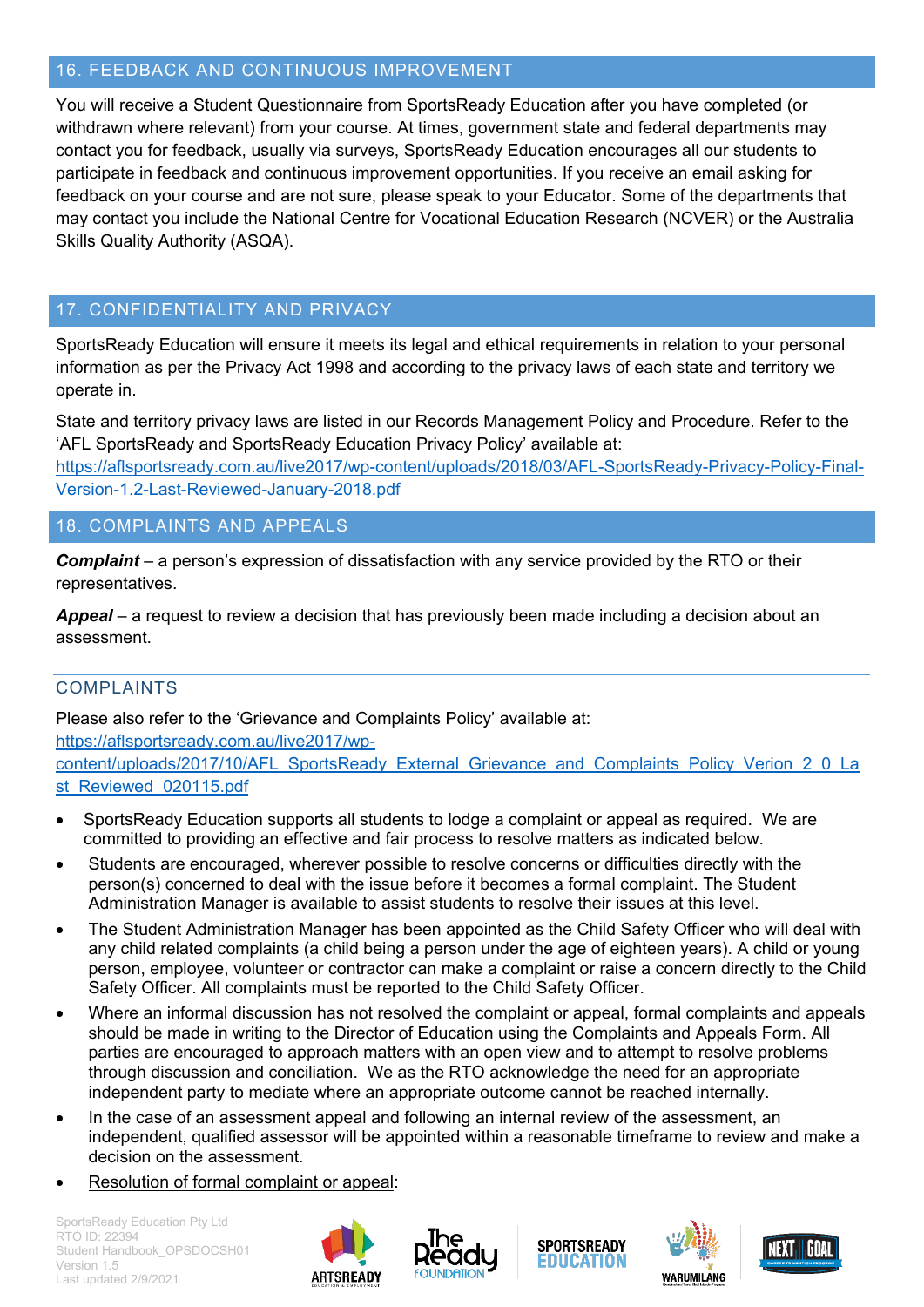- o On receiving a Client Complaint and Appeals Form the Director of Education shall investigate the nature of the cause of the complaint or appeal and identify the appropriate course of action to satisfy the complaint or appeal.
- o The Director of Education shall record the outcome of the investigation on the Complaints and Appeals form and advise the complainant in writing of the outcome.
- $\circ$  The advice to the complainant shall include information and procedures concerning the complainants' right to an external review if the outcome is not acceptable.
- In the event of the complainant reporting that they are dissatisfied with the proposed outcome of the investigation, the Director of Education shall advise the complainant that they should access the external appeals process.
- If you are unsatisfied with the outcomes of any complaints or appeal, you may contact ASQA. The ASQA info line is 1300 701 801. You can also submit a complaints form available on the ASQA web site [www.asqa.gov.au](http://www.asqa.gov.au/) and email it to [complaintsteam@asqa.gov.au.](mailto:complaintsteam@asqa.gov.au) Alternatively you can print and fill out the form, and post it to:

Complaints team Australian Skills Quality Authority GPO Box 9928 Melbourne VIC 3001

- You may also wish to contact the local state or territory government department responsible for consumer affairs to resolve the matter.
- Where an external complaint or appeal is found to be in your favour, SportsReady Education will take whatever action is needed to ensure that the issues regarding the complaint or appeals are addressed so that it does not reoccur. Such action may include counselling of staff where necessary.

# <span id="page-20-0"></span>APPEALS

You have the right to appeal an assessment result you believe to be unfair, incorrect or inappropriate.

Complaints and Appeals should be submitted in writing to [education@aflsportsready.com.au](mailto:education@aflsportsready.com.au)

All complaints and appeals will be dealt with in a constructive and timely manner. Client Complaint and Appeals Forms record details of complaints or appeals.

SportsReady Education supports all participants, including employers, to lodge a complaint or appeal as deemed appropriate. We are committed to providing an effective and fair process to resolve matters through appropriate resolution processes as described in our National Policies and Procedures Manual.

# <span id="page-20-1"></span>19. ISSUING OF QUALIFICATIONS

On successful completion of all units within a qualification, SportsReady Education will issue a formal Certificate and Record of Results which will be posted to your address on file.

If you withdraw prior to course completion, but have completed one or more units, we will issue a Statement of Attainment.. This will list the units that have been successfully completed. The Statement of Attainment will be posted to your address.

Generally, a Certificate, Record of Results or Statement of Attainment (as appropriate) will be issued within four weeks of the final assessment and completion.

There is no charge for the initial issuance of your Certificate, Record of Results or Statement of Attainment (as appropriate). You can request a re-issue of a Certificate, Record of Results or Statement of Attainment (as appropriate), however due to the additional printing and postage costs a \$50 fee for a Certificate and Record of Results or \$25 fee for Statement of Attainment or Record of Results will apply and must be paid prior to the re-issue.

**Please note that Certificates, Statements of Attainment or Record of Results cannot be generated or issued to trainees/students that do not have a USI.**









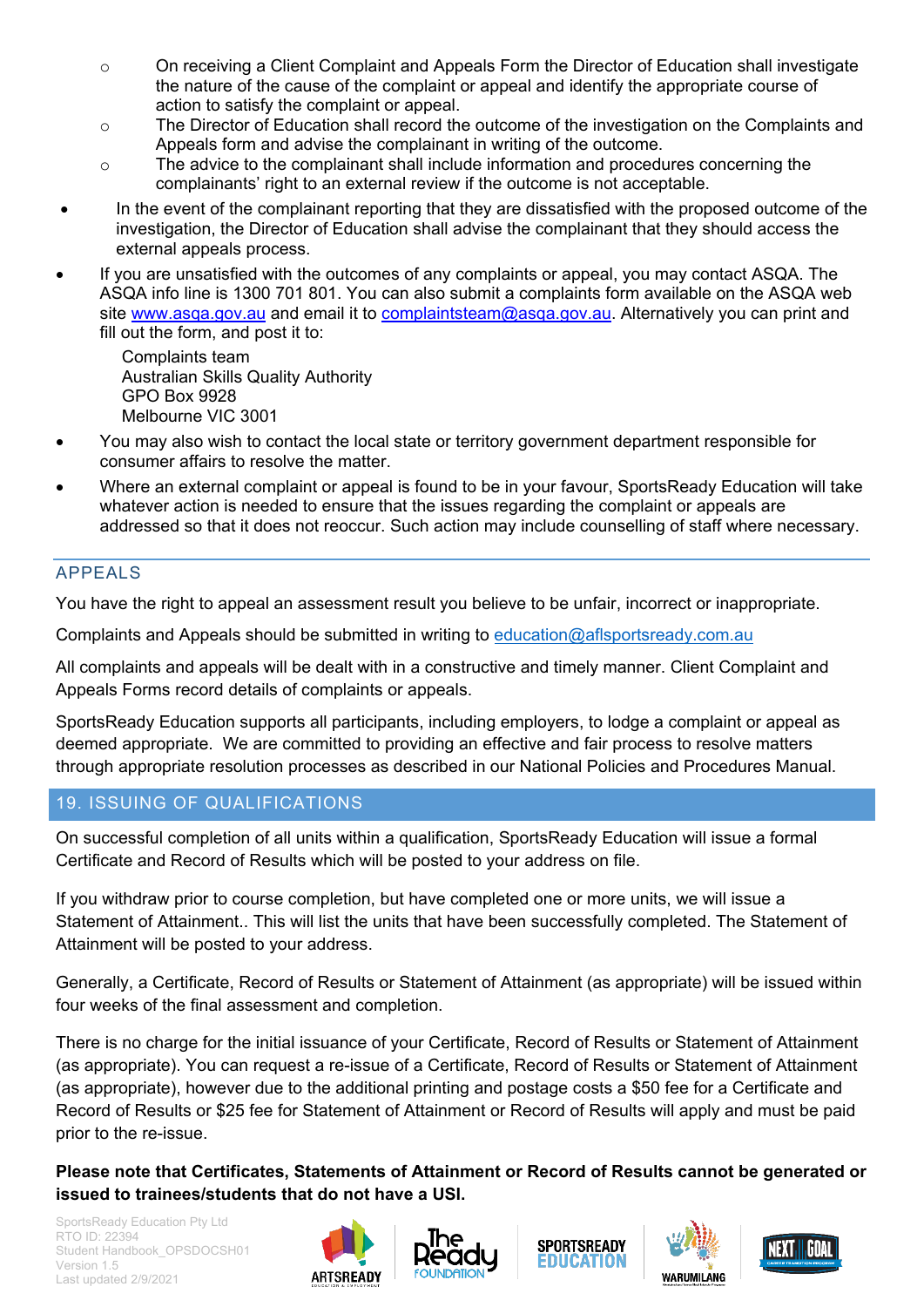# <span id="page-21-0"></span>20. REFUNDS AND STUDENT FEE PROTECTION

#### WITHDRAWAL/REFUND

#### WITHDRAWAL WITHIN 4 WEEKS OF THE COURSE COMMENCEMENT DATE

If you withdraw within four weeks of the course commencement date and complete the Withdrawal Form, a full refund of the Tuition Fee paid for that course will be made. No further Tuition Fees will be charged.

#### WITHDRAWAL AFTER 4 WEEKS OF THE COURSE COMMENCEMENT DATE

If you withdraw after four weeks of the course commencement date, you will not receive a refund for any Fees paid, however we will not charge any further Tuition Fees.

*NOTE:* Fee refunds will only be paid to the person or organisation that made the original payment. For example, if you are an AFL SportsReady Trainee, and the Tuition and Materials Fees have been paid by AFL SportsReady, AFL SportsReady will receive the refund.

#### A REFUND WILL BE ISSUED UNDER THE FOLLOWING CIRCUMSTANCES:

- Where you notify SportsReady Education and complete the Withdrawal Form within four weeks of the course commencement date. You can obtain a Withdrawal Form by calling the student administration team on (03) 8413 3528;
- You have overpaid an invoice issued to them and have proof of overpayment;
- Where you pay fees in arrears and the course is cancelled by SportsReady Education prior to the course commencement date, all monies paid will be refunded;
- Where SportsReady Education is unable to continue to deliver training as a Registered Training Organisation, any payments made in arrears will be refunded.

#### ASQA STUDENT FEE PROTECTION

Where pre-paid fees (fees collected in advance) are collected in advance, SportsReady Education may only accept payment up to \$1,500 from you prior to the commencement of the course.

Following course commencement, SportsReady Education may require payment of additional fees in advance from you but only so that at any given time, the total amount required to be paid which is attributable to tuition or other fees, such as resource fees, yet to be delivered to you does not exceed \$1,500.

Your tuition fee is determined at the time of enrolment via the enrolment form and fees, eligibility and refund statement. The office use section of the enrolment form indicates the total tuition fee you will be charged. The payment amount must not exceed \$1,500 at any given time.

#### <span id="page-21-1"></span>21. MARKETING AND ADVERTISING

SportsReady Education Management and staff are committed to marketing its training and assessment services in an accurate, ethical and professional manner ensuring that all clients are provided with realistic information and courses offered are clearly identified.









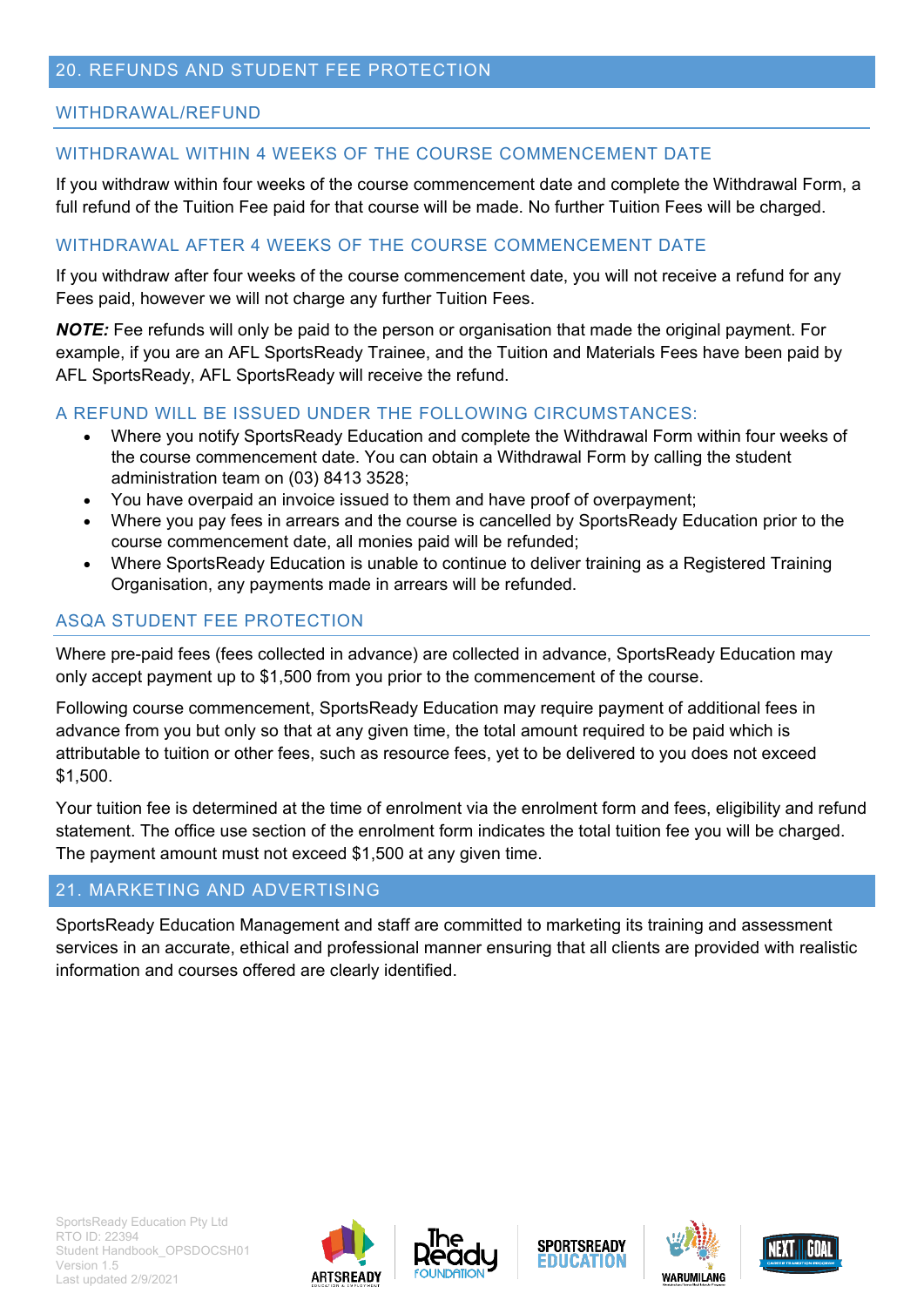# APPENDIX 1 – CODE OF CONDUCT AND PRACTICE

The below information should be read in conjunction with the 'AFL SportsReady's Code of Conduct and Practice' available at: [http://www.aflsportsready.com.au.](http://www.aflsportsready.com.au/)

| <b>Code of Conduct and Practice</b>                   |                                                                                                                                                                                                                                                                                                                                                                                                |
|-------------------------------------------------------|------------------------------------------------------------------------------------------------------------------------------------------------------------------------------------------------------------------------------------------------------------------------------------------------------------------------------------------------------------------------------------------------|
| Training and<br>Assessment                            | Management and staff are committed to providing Training and Assessment services,<br>resources, support and equipment in a condition and environment that is conducive with<br>achieving competency in the units of study undertaken.                                                                                                                                                          |
|                                                       | To this end all Educators hold the TAE40110 Certificate IV in Training And Assessment<br>qualification (or equivalent) along with any necessary qualifications for the course they<br>are delivering. We further support industry currency for all our trainers to ensure quality<br>of information being delivered to our student cohort.                                                     |
| RPL (Recognition of<br>Prior Learning)                | Management and staff are committed to supporting any RPL enquiries and requests<br>from potential and enrolled students. Enrolling students are supplied with relevant RPL<br>information at initial contact and orientation events prior to undertaking studies where it<br>is identified that this may be an option. Please speak to your Educator for further<br>information.               |
| Language, Literacy and<br>Numeracy                    | All applicants will be assessed for Language, Literacy and Numeracy at enrolment,<br>Assigned Educator will be responsible for determining and implementing appropriate<br>LLN support for their students, based on their assessment of completed LLN tests,<br>discussion with the student and, if applicable, a completed LLN Support Plan.                                                  |
|                                                       | Results will remain confidential within the appropriate departments of the RTO.                                                                                                                                                                                                                                                                                                                |
| Issuance of<br>Qualifications                         | SportsReady Education will promptly provide copies of all qualifications and statements<br>of attainment achieved by enrolled students in accordance with AQTF requirements. If<br>there are outstanding fees owed on the student account, documents will be withheld<br>until payment has been made.                                                                                          |
| Finance, Records and<br><b>Information Management</b> | SportsReady Education applies sound and accountable financial practices within its<br>day-to-day operations and maintains its adherence to equitable refund policies. (These<br>are explained in the student enrolment form)                                                                                                                                                                   |
|                                                       | We are committed to implementing best practice in record management practices and<br>systems, responding in a timely manner to all requests of information from present and<br>past students.                                                                                                                                                                                                  |
| <b>Access and Equity</b>                              | SportsReady Education Management and staff provide assistance to all clients to<br>identify and achieve their desired outcomes. SportsReady Education is committed to<br>providing training and assessment services to all clients regardless of race, religion,<br>sex, socio-economic status, disability, language, literacy or numeracy and upholds the<br>principles of equal opportunity. |
| <b>Client Information</b>                             | SportsReady Education is committed to securing and reviewing advice and feedback<br>from all its stakeholders involved in the delivery of its Training and Assessment<br>services.                                                                                                                                                                                                             |
|                                                       | Clear and accurate advice is provided to all enrolling students at SportsReady<br>Education.                                                                                                                                                                                                                                                                                                   |
|                                                       | Initial contact, orientation and the commencement of studies is supported by the<br>provision of timely information concerning enrolment procedures, vocational outcomes,<br>fees, access and equity, guidance and support, complaints and appeals procedures and<br>RPL arrangements or credit transfer.                                                                                      |
| Legislative Compliance                                | SportsReady Education management and staff conducts periodic reviews to ensure that<br>it is compliant with all state and federal legislative requirements for RTO's including but<br>not limited to OH&S, Harassment, Discrimination, Equal Opportunity and Vocational<br>Education and Training legislation.                                                                                 |
| <b>Marketing Accuracy</b>                             | SportsReady Education Management and staff are committed to marketing its training<br>and assessment services in an accurate, ethical and professional manner ensuring that<br>all clients are provided with realistic information and courses offered are clearly<br>identified.                                                                                                              |